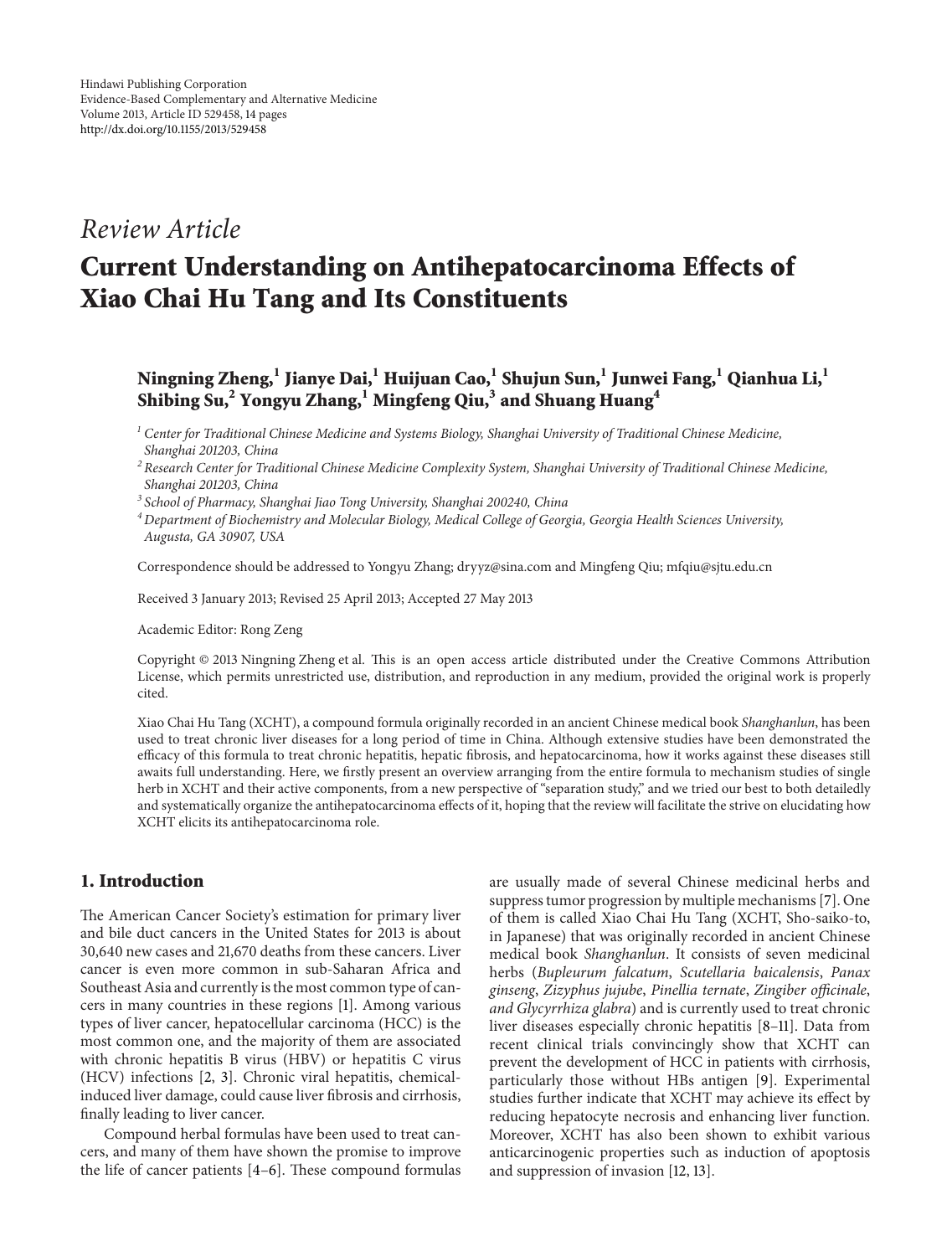| Author; year              | Cases                                                 | Research design                | Results                                                                                                                                                                                                                                                                                                          |
|---------------------------|-------------------------------------------------------|--------------------------------|------------------------------------------------------------------------------------------------------------------------------------------------------------------------------------------------------------------------------------------------------------------------------------------------------------------|
| Hirayama et al. [8]; 1989 | 222 chronic<br>hepatitis subjects                     | Double-blind,<br>multicenter   | The difference of the mean value of AST and ALT between<br>the XCHT group and placebo group was significant; a<br>tendency towards a decrease of HBeAg and an increase of<br>anti-HBe antibodies was also observed in patients with<br>chronic active type B hepatitis                                           |
| Oka et al. [9]; 1995      | 260 cirrhotic<br>subjects                             | Randomized, controlled         | The cumulative incidence curve for 5 years of the trial group<br>(XCHT combined with conventional drugs) was lower while<br>the survival curve for 5 years of the trial group was higher<br>compared with control group (conventional drugs). The<br>difference was significant for patients without HBs antigen |
| Deng et al. [11]; 2011    | 24 chronic<br>hepatitis C subjects                    | A single arm phase II<br>study | Improvement of AST (16 subjects) and ALT (18 subjects) was<br>observed; 9 subjects showed improvement in histology<br>activity index scores                                                                                                                                                                      |
| Bo and Du [14]; 2006      | 96 chronic<br>hepatitis B subjects                    | Randomized, controlled         | Experiment group (XCHT combined with $\alpha$ -interferon)<br>showed better effect in aspects of ALT improvement and<br>HBeAg negative transform than $\alpha$ -interferon treatment<br>group                                                                                                                    |
| Li et al. [15]; 2001      | 110 chronic<br>hepatitis B subjects                   | Randomized, controlled         | ALT, total bilirubin, and serum liver fibrosis indexes were<br>decreased in combination treatment group (XCHT and<br>$\gamma$ -interferon) and the difference was significant compared<br>with $\gamma$ -interferon treatment group                                                                              |
| Sun et al. [16]; 2003     | 94 chronic<br>hepatitis B with<br>fibrosis subjects   | Randomized, controlled         | The liver function was improved and serum liver fibrosis<br>indexes were decreased; the difference was significant<br>between combination treatment group (XCHT and<br>oxymatrine) and controlled group (reduced glutathione and<br>vitamin treatment)                                                           |
| Wu [17]; 2009             | 142 chronic<br>hepatitis B with<br>cirrhosis subjects | Randomized, controlled         | The liver function was improved and serum liver fibrosis<br>indexes were decreased; the difference was significant<br>between XCHT treatment group and controlled group<br>(hepatic protective drug and antifibrosis drug treatment)                                                                             |

<span id="page-1-0"></span>Table 1: Some clinical trials of XCHT.

Chinese herbal medicines are usually used to counteract tumor progression by a formula of multiple herbs rather than a single one. Unfortunately, studies have been mainly focused on defining the mechanism of a single herb or its ingredients. As each herb in XCHT can potentially exert its effect in a distinct mechanism, a formula of seven herbs is expected to reach its full effect by targeting multipathways and multitargets. So we firstly introduce a new perspective of "separation study," that is, from the entire formula to single herb and their active components, both detailedly and systematically organize the antihepatocarcinoma effects of XCHT. We hope that this review will help XCHT to receive its well-deserved global recognition and to be better appreciated for its clinical use to treat liver cancers.

### **2. Xiao Chai Hu Tang (XCHT)**

*2.1. Clinical Trials of XCHT.* XCHT has long been used in clinical trials for the study and treatment of liver diseases. Some XCHT clinical trials (including the clinical trials mentioned above and some other trials [\[14](#page-10-10)[–17\]](#page-10-13) conducted in China) are summarized in Table [1.](#page-1-0)

*2.2. Experimental Studies of XCHT.* The potential tumorsuppressing effect of XCHT was reported in 1994, in which XCHT was found capable of inhibiting the proliferation of KIM-1, a human hepatocellular carcinoma cell line and KMC-1, a cholangiocarcinoma cell line [\[18](#page-10-14)]. Later on, XCHT was shown to diminish not only the growth of various cancer cell lines but also in vivo tumor outgrowth in xenograft model [\[19](#page-10-15)[–21](#page-10-16)].

In addition to its tumor-suppressing role, Chang et al. studied the effect of XCHT on HBV replication in HepG2 2.2.15 cell model [\[22\]](#page-10-17). Their study showed that XCHT reduced HBV production and HBeAg expression without altering the level of HBsAg. Although XCHT can also block Coxsackie B type 1 virus infection in CCFS-1 cells through the induction of Type I interferon expression [\[23\]](#page-10-18), the mechanism responsible for XCHT-mediated suppression of HBV production awaits being defined.

Hepatic fibrosis and liver cirrhosis result from wound healing of ongoing hepatocellular damage caused by chronic liver injuries [\[13\]](#page-10-9). Most of HCCs ensue in a cirrhotic liver [\[24](#page-10-19)]. Kusunose et al. created an animal model that reflected various stage-liver injuries and used this model to determine under what condition XCHT extract could improve hepatic inflammation and fibrosis [\[25](#page-10-20)]. Their study found that the ability of XCHT extract was limited to a certain degree which was expressed by levels of respective parameters (AST, ALT, TGF- $\beta$ , hydroxyproline, and the ratio of liver fibrosis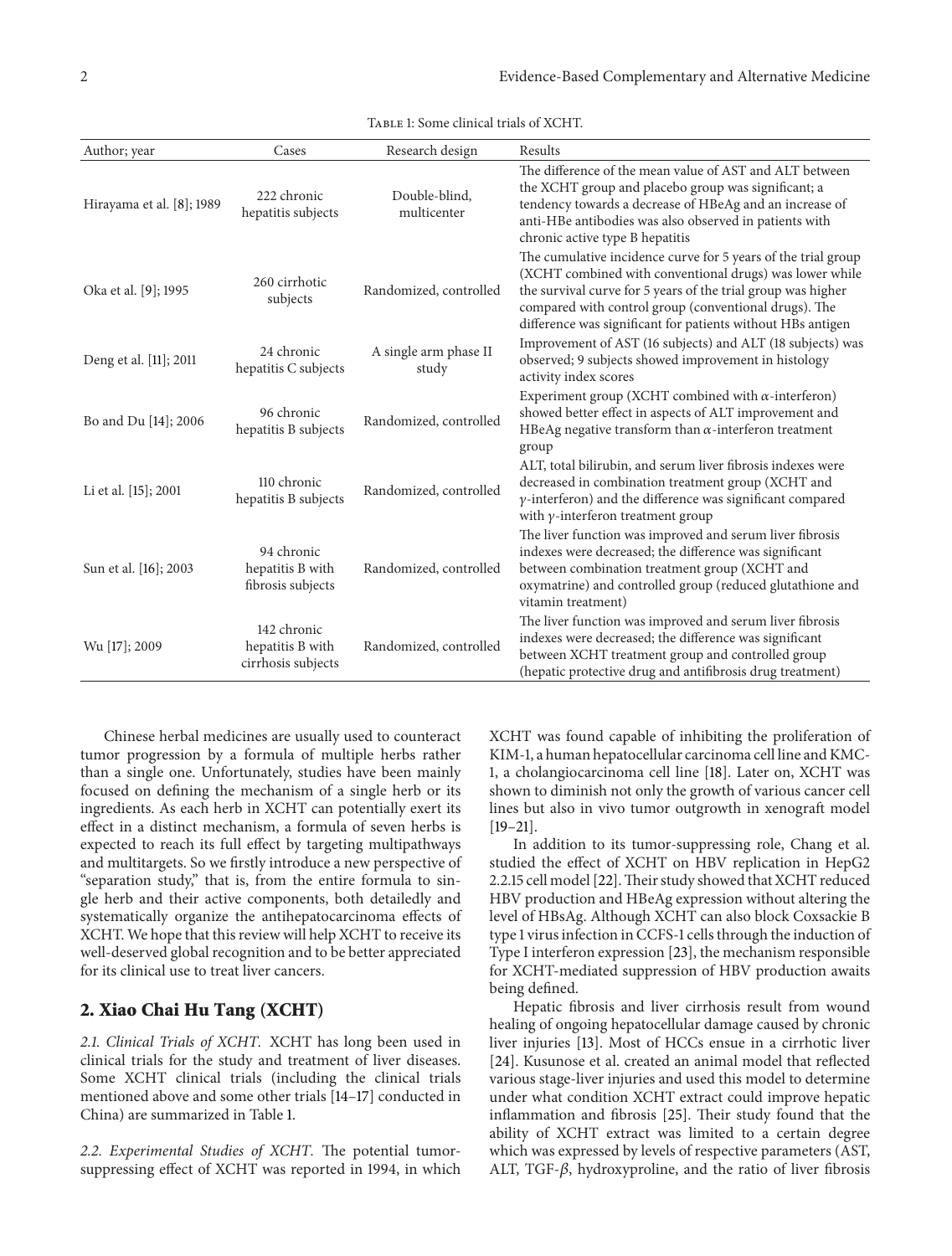

<span id="page-2-0"></span>Figure 1: Antitumorigenesis effect of active components in *Bupleuri* radix.

area). Chen et al. later elucidated the mechanism pertinent to XCHT's antifibrosis capability by assessing its effect on the expression of those growth factors and cytokines important for the activation of hepatic stellate cells (HSCs) [\[26](#page-10-21)]. They showed that XCHT downregulated the levels of stellate cell  $activation-essential TGF\beta1$ , platelet derived growth factor (PDGF), and IL-1 $\beta$  while stimulated the production of stellate cell activation-inhibitory TNF $\alpha$ .

## **3. Individual Herbs and Active Components in XCHT**

In TCM, XCHT is a classical formula to treat the typhoid lesser yang syndrome. The compound prescription has its formulating principle. Among the seven herbs included in XCHT, *Bupleurum falcatum* is the "monarch" and *Scutellaria baicalensis* is the "minister," which are the principal herbs in this formula. *Panax ginseng*, *Zizyphus jujube*, *Pinellia ternate*, and *Zingiber officinale* are the "assistant" while *Glycyrrhiza glabra* is the "guide" [\[27](#page-10-22)]. *Bupleurum* has the effect of upraising and dispersing the pathogen and soothing the meridian Qi. *Scutellaria* has the effect of clearing and down-sending heat with bitter-cold, as well as eliminating the heat. *Panax ginseng* and *Zizyphus jujube* work compatibly to tonify Qi and fortify the spleen, thus strengthening the body and eliminate pathogens; *Pinellia ternate* and *Zingiber officinale* work together to regulate the stomach Qi and prevent vomit; and the "guide" *Glycyrrhiza glabra* is used to harmonize the other herbs. Nowadays, XCHT is used to treat common cold, chronic hepatitis, hepatic cirrhosis, bile reflux gastritis, cholecystitis, acute pancreatitis, and so forth, which belong to lesser yang syndrome.

*3.1. Bupleurum falcatum.* The root of *Bupleurum falcatum* L. (Umbelliferae), especially *B. chinense* from mainland China and *B. falcatum* from Japan [\[28,](#page-10-23) [29\]](#page-10-24), is also called Bupleuri Radix ((BR) Chaihu, in Chinese and Saiko in Japanese) and is one of the principal herbs in XCHT. Early study examined the hepatoprotective effect of several BR extracts with dimethylnitrosamine- (DMN-) induced hepatic fibrosis rat model and these extracts appeared to prevent fibrosis by improving liver function and modulating the levels of relevant cytokines [\[29](#page-10-24)]. Recent studies also suggest BR extracts as

potent antioxidant agents because they are able to decrease Lthyroxine-induced hypothyroidism and to enhance the liver antioxidant defense systems [\[30\]](#page-10-25).

Some saikosaponins, which are the active ingredients of BR, have been found to suppress hepatic fibrosis [\[31,](#page-11-0) [32\]](#page-11-1), hepatocarcinoma [\[33](#page-11-2)[–36](#page-11-3)], and HBV infection [\[37](#page-11-4)] and improve chemotherapy [\[38\]](#page-11-5).The different mechanisms through which saikosaponins suppressed hepatocarcinoma were summarized in Figure [1.](#page-2-0) Saikosaponin a (SSa) was shown to effectively inhibit  $\text{CCl}_4$ -induced liver inflammation and fibrosis in SD rats by simultaneously blocking the production of hepatic proinflammatory cytokines/growth factors (TGF $\beta$ 1 and hydroxyproline) and increasing the expression of antiinflammatory cytokine IL-10 [\[31](#page-11-0)]. Saikosaponin d (SSd) was found to suppress hepatic fibrosis through the downregulation of TNF- $\alpha$ , IL-6, and NF- $\kappa$ B activities [\[32\]](#page-11-1). SSa may inhibit HepG2 growth by increasing the levels of p-15INK4a and p-16INK4b (cyclin-dependent kinase inhibitors) in a protein kinase C (PKC) [\[33](#page-11-2)] and/or extracellular signalregulated kinase (ERK) signaling pathway-dependent manner [\[34\]](#page-11-6). SSd markedly reduced the liver nodule, tumor cell invasion while increased cellular atypia in xenograft model [\[35](#page-11-7)]. It appeared that SSd exerted its action by diminishing the expression of highly expressed cyclooxygenase 2 (COX-2) and CCAAT/enhancer-binding protein  $\beta$  (C/EBP $\beta$ ) in tumor cells and macrophages of liver tumors [\[35](#page-11-7)]. In a study reported by Zhu et al. [\[36](#page-11-3)], SSd was shown capable of reversing the malignant phenotype of HepG2 cells. SSd-treated HepG2 cells grew and migrated at slower rate, had decreased volume ratios of nucleus to plasma and small round cell shape. At molecular level, SSd decreased the level of alphafetoprotein (AFP) and enhanced the expression of cell cycle inhibitor p27. Moreover, Chiang et al. showed that HBVcontaining human hepatoma cells (2.2.15 cells) treated with saikosaponin c (SSc) secreted significantly less HBeAg into culture medium and had reduced HBV DNA replication [\[37](#page-11-4)]. Although not directly using liver cancer cells, SSa and SSd were also shown to sensitize cervical (HeLa and Siha), ovarian (SKOV3), and lung cancer cells (A549) to cisplatin-induced cell death by inducing the production of reactive oxygen species (ROS) and activation of caspases [\[38\]](#page-11-5).

*3.2. Scutellaria baicalensis.* The dry root of *Scutellaria baicalensis*, Scutellaria radix ((SR) Hangqin, in Chinese ) is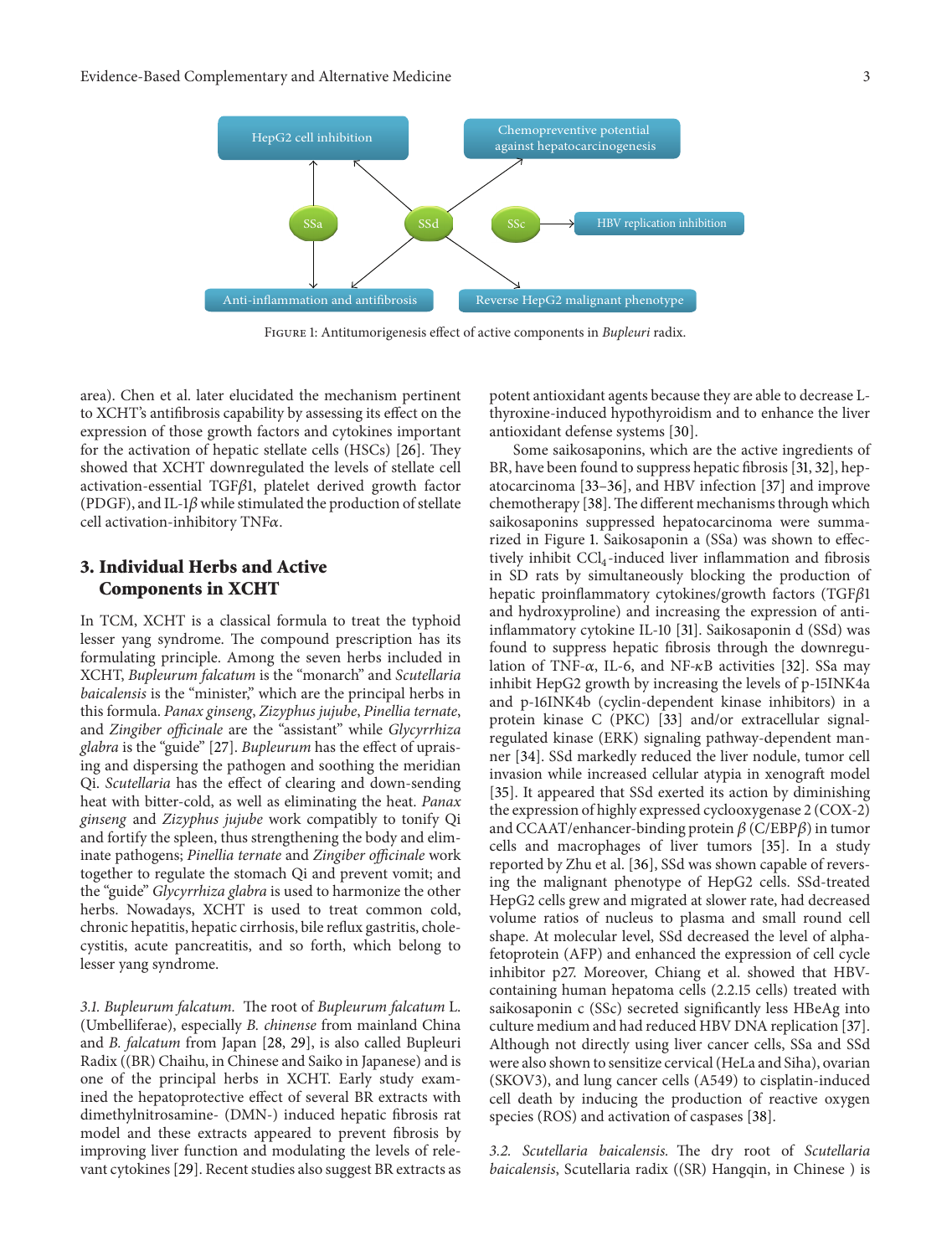

<span id="page-3-0"></span>Figure 2: Suppressive effect of active components of *Scutellaria* radix on liver tumorigenesis and fibrosis.

another principal herb in XCHT. Accumulating evidences indicate that wogonin, baicalein, and baicalin are the principal active components in SR [\[39\]](#page-11-8). SR has been widely used to treat hyperlipemia, atherosclerosis, and hypertension. Recent studies with various model systems suggest that SR also possesses a potent cytostatic [\[40](#page-11-9)[–42](#page-11-10)], anti-inflammatory [\[43](#page-11-11)] and antiviral capabilities [\[44,](#page-11-12) [45\]](#page-11-13).

Antitumorigenesis ability of SR was reported by Gao et al. in human lung cancer cells (SK-MES-1, SK-LU-1, and A549) [\[42\]](#page-11-10). Their study showed that the absolute ethanol extracts of *Scutellaria baicalensis*, baicalin, baicalein, and wogonin all displayed a concentration- and time-dependent cytotoxicity to lung cancer cells while were only weakly cytotoxic to the normal human lung fibroblasts. Jung et al. later discovered that *Scutellaria baicalensis* is an anti-inflammatory agent because it decreases histamine release and inhibits the passive cutaneous anaphylaxis reaction in SD rats [\[43\]](#page-11-11). Antiviral effect of *Scutellaria baicalensis* was shown by Tang et al., in which it was shown to significantly inhibit the replication of HCV RNA in HCV-infected nude mice [\[44\]](#page-11-12). Later study revealed that the aqueous extract of *Scutellaria baicalensis*was also able to suppress the replication of lamivudine-resistant HBV mutant in human hepatoma cells by suppressing HBV core promoter activity [\[45](#page-11-13)].

Besides the studies performed with *Scutellaria baicalensis*, active components of it have also been extensively investigated (Figure [2\)](#page-3-0). TNF-related apoptosis-inducing ligand (TRAIL) has been recognized as a promising anticancer agent because it kills tumor cells without damaging normal tissues [\[46](#page-11-14), [47\]](#page-11-15). However, resistance to TRAIL is frequently seen in various tumor types. Ding et al. found that wogonin and structurally related natural flavones apigenin and chrysin overcame TRAIL resistance by downregulating the level of c-FLIP (a key inhibitor of death receptor signaling) and up-regulating TRAIL receptor 2 (TRAIL-R2) expression in human T-cell leukemia virus type 1- (HTLV-1-) associated adult T leukemia/lymphoma (ATL) cells [\[48\]](#page-11-16). They further showed that these flavones could enhance TRAIL-mediated apoptosis in a wide variety of cancer cell types including hepatocellular carcinomas (HepG2), breast (MDA-MB-231), colon (HT-29), and pancreatic cancer cells (Capan-1) as well as melanoma cells (SK-MEL-37) [\[48\]](#page-11-16), implicating the use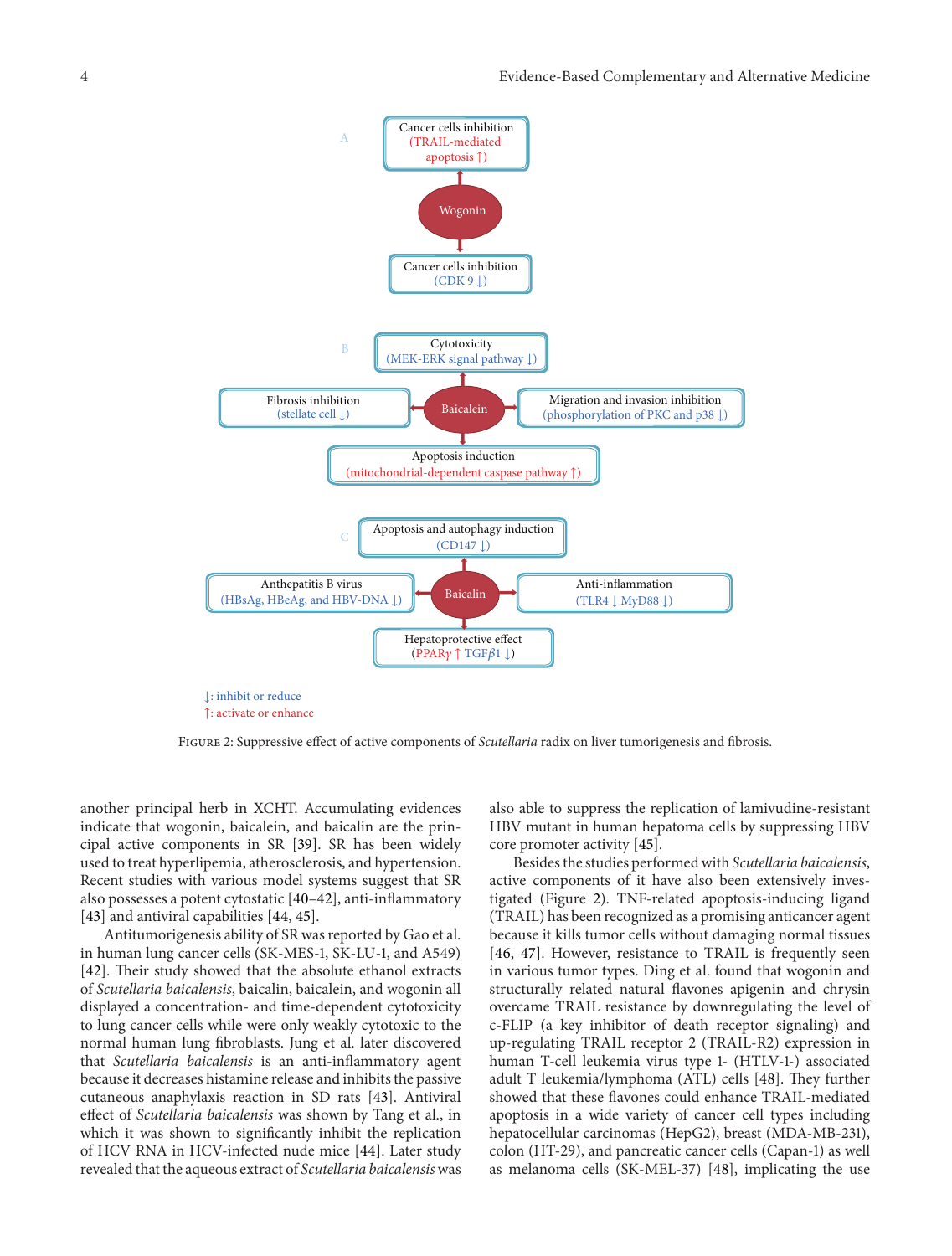

↓: inhibit or reduce

<span id="page-4-0"></span>Figure 3: Antitumorigenesis effect of active components in ginseng.



<span id="page-4-1"></span>Figure 4: Tumor cell apoptosis-related pathways targeted by active components.

of flavones as an adjuvant for TRAIL-mediated anticancer therapy. In another study, Polier et al. initially showed that wogonin and flavones are inhibitors of cyclin-dependent kinase 9 (CDK9) and can effectively block phosphorylation of the carboxy-terminal domain of RNA polymerase II at Ser2, which in turn reduces RNA synthesis and subsequent downregulation of antiapoptotic protein myeloid cell leukemia 1 (Mcl-1), leading to significant apoptosis in a variety of human cancer cells [\[49](#page-11-17)]. However, wogonin-induced apoptosis of human hepatocarcinoma cells was found to be accompanied with Bax increase and Bc1-2 decrease [\[50,](#page-11-18) [51](#page-11-19)]. Anti-HBV effect of wogonin was also found in vitro and in vivo [\[52\]](#page-11-20), with the HBV antigen and HBV DNA level reduction.

Baicalein, a flavonoid extracted from SR, has been shown to possess potent antitumorigenesis capability toward liver cancer cells. For example, baicalein is highly cytotoxic to HCC cell lines and exerts its cytotoxicity by reducing mitochondrial transmembrane potential and subsequent cytochrome c release and caspase-3/9 activation. Disruption of MEK-ERK signaling pathway is at least partially responsible for baicalein-induced cytotoxicity [\[53](#page-11-21), [54](#page-11-22)]. When used in vivo, baicalein can significantly inhibit tumor growth of HCC xenografts [\[53\]](#page-11-21). In another study, baicalein was reported to block cell migration and invasion of human hepatoma cells through multiple mechanisms including the suppression of MMP-2, MMP-9, and uPA expressions, blockage of NF- $\kappa$ B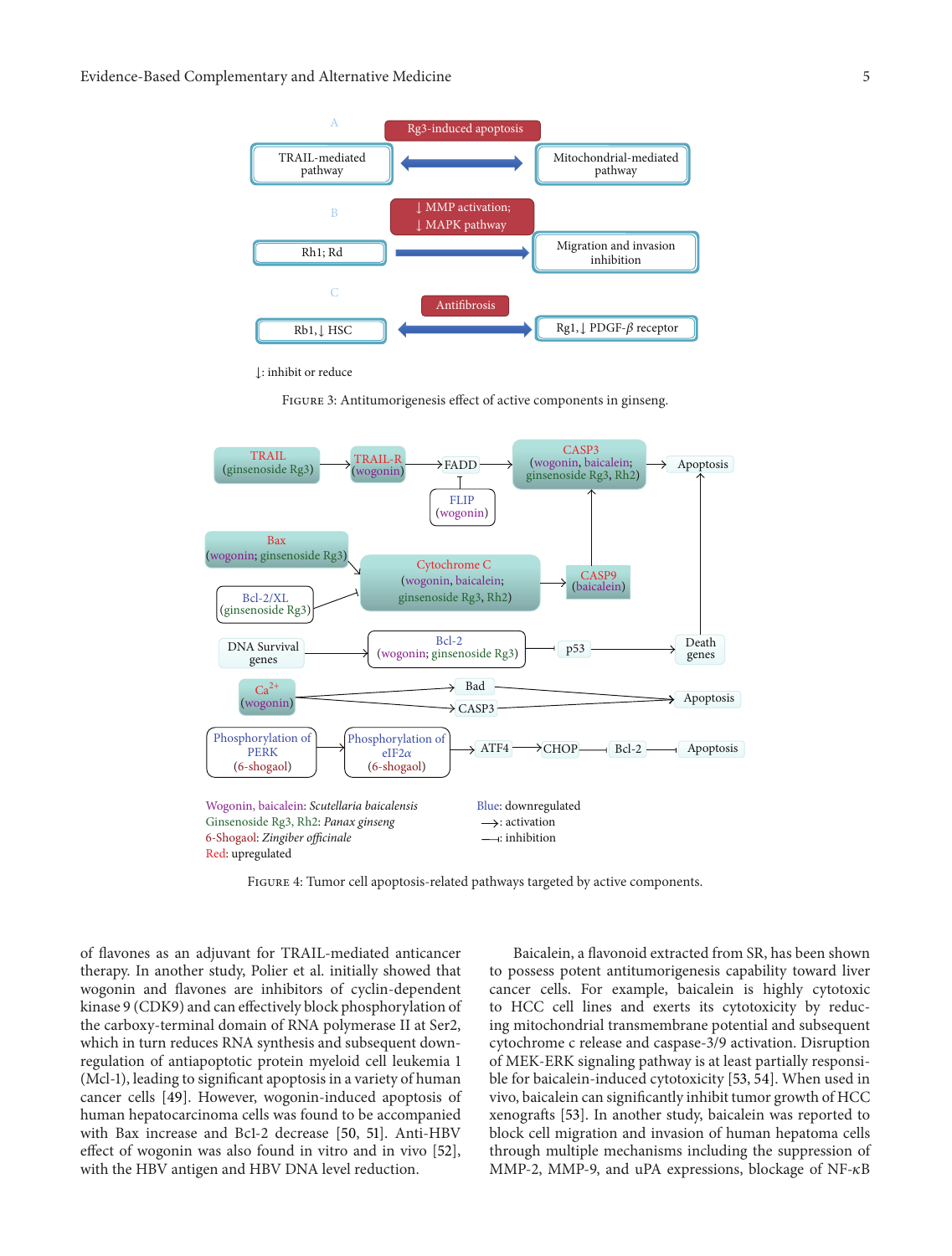

<span id="page-5-0"></span>Figure 5: Tumor- and fibrosis-related pathways targeted by active components.

activation, and decreasing the phosphorylation levels of PKC $\alpha$  and p38 MAPK activities [\[55](#page-11-23)]. In a recent study, Sun et al. showed that baicalein dose dependently decreased AST, ALT, hyaluronic acid, laminin, and procollagen type III (PCIII) in serum as well as hydroxyproline and MMPs in liver in  $\text{CCl}_4$ -induced liver fibrosis model [\[56\]](#page-11-24). Moreover, baicalein also alleviated inflammation, destruction of liver architecture, collagen accumulation and expression of PDGF $\beta$  receptor, thus preventing the activation of stellate cells and liver fibrosis [\[56](#page-11-24)].

Baicalin is also an important active component included in SR. Zhang et al. [\[57\]](#page-11-25) found that baicalin induced apoptosis with downregulation of glycosylated immunoglobulin superfamily transmembrane protein CD147 expression in SMMC-7721 cells, and interestingly, this effect was accompanied with cell autophagy. This study firstly suggested that baicalin induced autophagy cell death in SMMC-7721 cells and revealed a new mechanism for the anticancer effects of baicalin. Qiao et al. [\[58\]](#page-11-26) studied the antihepatic fibrosis effect of baicalin and found that transplantation with baicalintreated mesenchymal stem cells in combination with baicalin administration had the best therapeutic effect for hepatic fibrosis. This may further introduce a new therapeutic regimen for some liver diseases. Baicalin combined with oxymatrine showed better effect against HBV replication than oxymatrine in vitro, which was proved by Cheng et al. [\[59\]](#page-12-0). In aspects of the potential protective effect on liver injury, baicalin was also researched in many experiments [\[60](#page-12-1)[–62\]](#page-12-2). Activation of peroxisome proliferator-activated receptor (PPAR $\gamma$ ) signaling pathway, and Toll-like receptor 4- (TLR4-) mediated inflammatory responses were involved in the protective effect.

*3.3. Panax ginseng.* Ginseng products are regularly consumed worldwide for the purpose of increasing vitality [\[63](#page-12-3)]. Recently, many studies have shown the chemopreventive or adjuvant effect of it [\[64](#page-12-4)]. A study involving two cases of control (905 pairs and 1987 pairs, resp.) and a cohort (4675 subjects) demonstrated the benefit of ginseng use for cancer prevention as ginseng use was found to be nonorgan-specific cancer preventive, and its effect depends on the frequency of ginseng intake [\[65](#page-12-5)].

In addition to ginseng's preventive effect toward cancer, evidences from experimental studies also suggest its direct role to suppress liver tumorigenesis. Wu et al. showed that ginseng lowered the rate of hepatoma development and prolonged life span on diethylnitrosamine (DEN) rat liver cancer model [\[66\]](#page-12-6). Kwon et al. found that oral administration of ginseng decreased the levels of AST and ALT, number of degenerative cells, and area of connective tissue in the liver of dogs during liver regeneration after partial hepatectomy [\[67](#page-12-7)]. Bak et al. showed that the use of ginsengs' essential oil diminished the production of ROS and restored both the activities and expression of antioxidant enzymes including superoxide dismutase (SOD), glutathione peroxidase (GPx) and catalase (CAT) in  $H_2O_2$ -treated HepG2 cells or CCl<sub>4</sub>-treated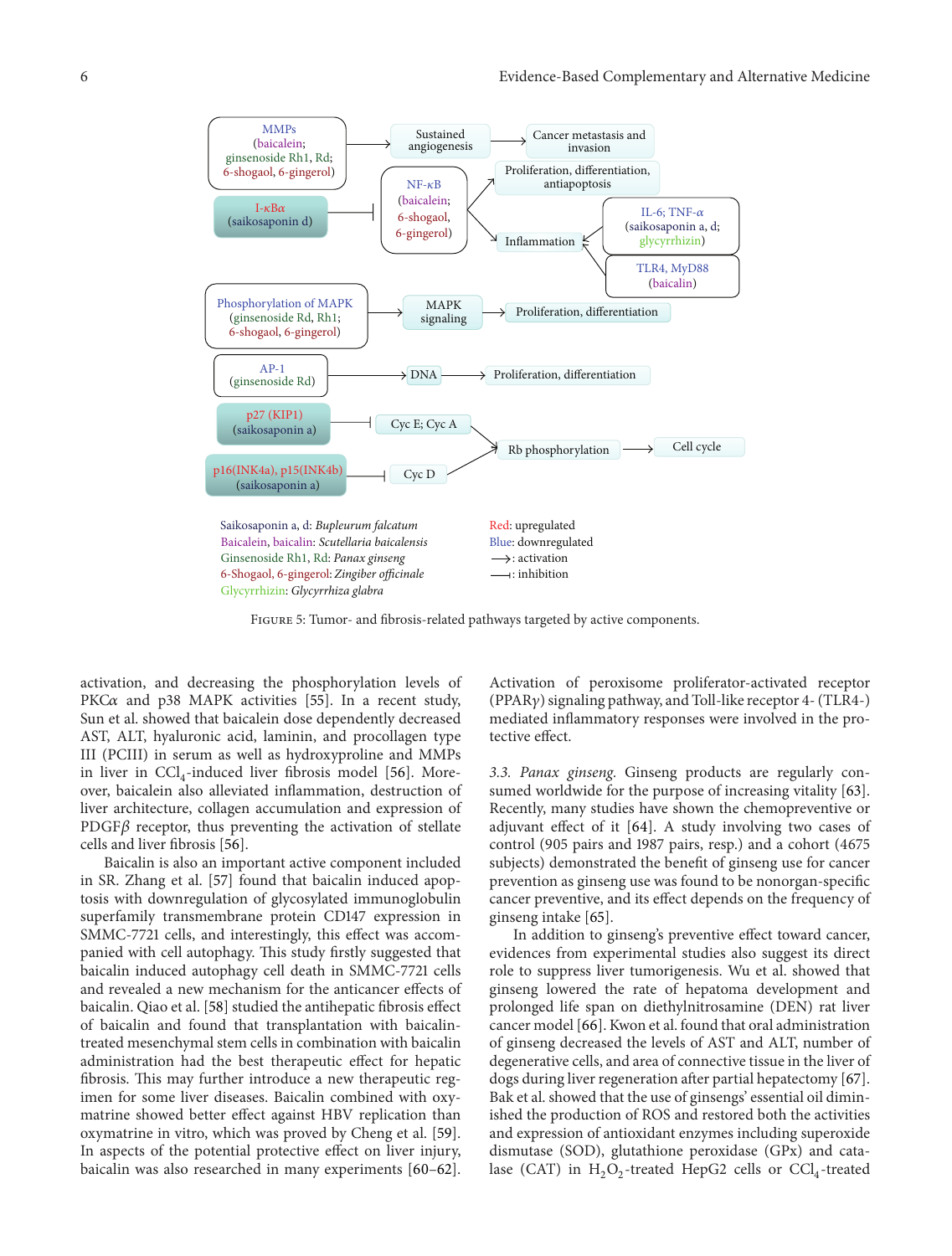

<span id="page-6-0"></span>Figure 6: Antihepatocarcinoma effects of XCHT.

mice [\[68\]](#page-12-8). The effect of ginseng appears to be mediated by a simultaneous inhibition of JNK, ERK, and p38 activities and upregulated expression of antioxidant enzyme expression in the liver.

Components of ginseng have also been investigated for their inhibitory effect on liver tumorigenesis (Figure [3\)](#page-4-0). Lee et al. showed that 20(S)-ginsenoside Rg3, a steroidal saponin was able to sensitize HCCs, but not normal hepatocytes to TRAIL-induced cell death [\[69\]](#page-12-9). Importantly, Rg3 was found to be well tolerated in animals and significantly enhance the therapeutic efficacy of TRAIL in xenograft models [\[69](#page-12-9)]. And other studies [\[70,](#page-12-10) [71\]](#page-12-11) suggested that intrinsic apoptotic pathway may be involved in the inhibitory effect of Rg3 on hepatocellular carcinoma cell lines. To elucidate the mechanism associated with ginseng extract-induced cell death, Park et al. showed that primary ginsenosides Rg3 and Rh2 are mainly responsible for ginseng's effect and they act by directly activating mitochondrial-dependent apoptotic pathway and inducing the production of intracellular ROS [\[72\]](#page-12-12).

Components of ginseng also exhibit their tumorsuppressing capability by blocking cell migration and invasion. Yoon et al. found that ginsenoside Rh1 inhibited HepG2 cell migration and invasion by abrogating MAPK-dependent MMP-1 expression [\[73\]](#page-12-13). Similar effect was also observed with ginsenoside Rd in HepG2 cells [\[74\]](#page-12-14). As excess production of extracellular matrix by activated hepatic stellate cells (HSCs) is the major cause of liver fibrosis, Lo et al. determined the potential protective effect of ginseng components toward liver fibrosis. They revealed that ginsenoside Rb1 exerted an antifibrotic effect under  $H_2O_2$  oxidative stress by inhibiting HSC activation/proliferation [\[75](#page-12-15)]. Another ginsenoside, Rg1, has also been shown to prevent thioacetamide-induced hepatic fibrosis in rats by intercepting  $NF-\kappa B$ -mediated PDGF $\beta$  receptor expression [\[76\]](#page-12-16).

*3.4. Other Herbs in XCHT.* Besides the three herbs that have been described above, the remaining herbs in XCHT are *Zizyphus jujube*, *Pinellia ternate*, *Zingiber officinale*, *and Glycyrrhiza glabra* and act as adjuvant herbs in this compound formula. *Zizyphus jujube* in XCHT is prescribed by Traditional Chinese Medicine doctors to calm mind based on its ability to invigorate the spleen and nourish the blood. Recent experimental evidences showed that it was able to attenuate chemical-induced liver injury in rats [\[77,](#page-12-17) [78](#page-12-18)]. *Pinellia ternate* is another herb in XCHT while the mechanism study about its antihepatocarcinoma effect is rare. Although it appears to boost the efficacy of XCHT, how it does this awaits being further explored. *Zingiber officinale*, a species used for over thousand years, appears to display anticancer, antiinflammatory, and chemopreventive effects in both in vitro and in vivo models [\[79,](#page-12-19) [80\]](#page-12-20). 6-shogaol and 6-gingerol are the two active compounds of ginger, and their effects of apoptosis induction [\[81\]](#page-12-21), hepatocarcinoma invasion inhibition [\[82\]](#page-12-22) and anti-hepatoxicity [\[83\]](#page-12-23) were also studied. Licorice is the dried root of *Glycyrrhiza uralensis* Fisch, and both the extract [\[84,](#page-12-24) [85\]](#page-12-25) and its active component glycyrrhizin [\[86,](#page-12-26) [87\]](#page-13-0) were explored for their hepatoprotective capability. Though these adjuvant herbs are also essential in XCHT from the view point of TCM, modern mechanism studies about their antihepatocarcinoma effects are relatively less than *Bupleurum falcatum*, *Scutellaria baicalensis,* and *Panax ginseng*. So we did not summarize the antihepatocarcinoma-related effects of these adjuvant herbs as detailedly as the former three herbs here.

#### **4. Summary and Prospect**

Besides the summary above, experimental studies of the active components in the herbs on antihepatocarcinomarelated effects are further summarized in Tables [2,](#page-7-0) [3,](#page-8-0) [4,](#page-8-1)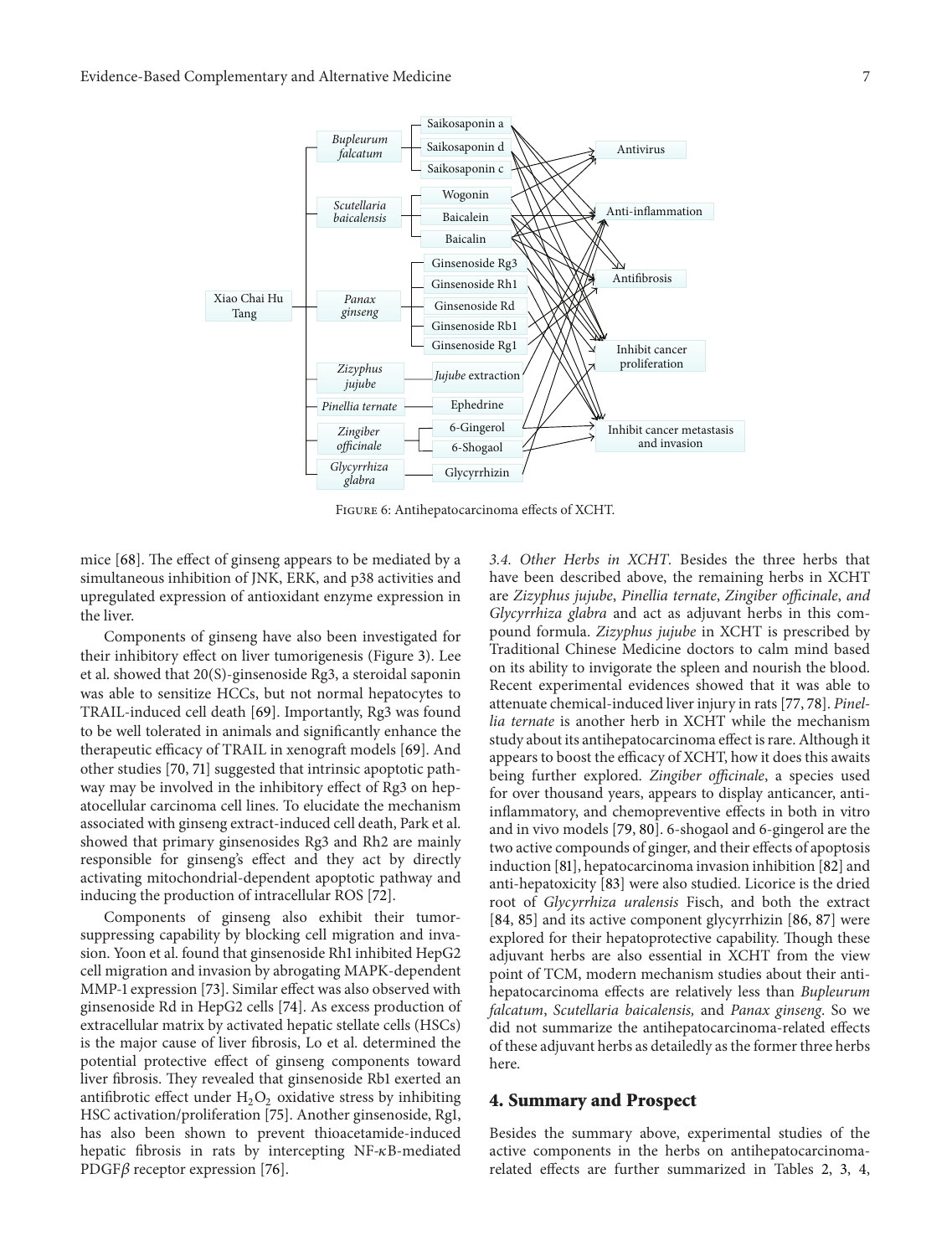| Author; year             | Animal or cell                                                                                                                   | Active components                   | Factors and pathways                                                                                                                                                          |
|--------------------------|----------------------------------------------------------------------------------------------------------------------------------|-------------------------------------|-------------------------------------------------------------------------------------------------------------------------------------------------------------------------------|
| Wu and Hsu [33]; 2001    | HepG2 cells                                                                                                                      | Saikosaponin a                      | PKC signaling pathway involved;<br>CDK inhibitor p- $15^{\text{INK4a}}$ and<br>p-16 <sup>INK4b</sup> mRNA and protein $\uparrow$                                              |
| Wu [34]; 2003            | HepG2 cells                                                                                                                      | Saikosaponin a                      | ERK signaling pathway involved;<br>CDK inhibitor p-15 <sup>INK4a</sup> and p-16 <sup>INK4b</sup><br>mRNA and protein $\uparrow$                                               |
| Wang et al. [38]; 2010   | Cervical cancer (HeLa and Siha);<br>ovarian cancer (SKOV3);<br>non-small-cell lung cancer (A549) cell<br>lines                   | Saikosaponin a, d                   | ROS $\uparrow$ ; caspase pathway activation                                                                                                                                   |
| Ding et al. [48]; 2012   | HTLV-1-associated ATL                                                                                                            | Wogonin                             | c-FLIP <sub>L</sub> ; TRAIL-R2 expression <sup>1</sup>                                                                                                                        |
| Polier et al. [49]; 2011 | The human colorectal carcinoma<br>(HCT116);<br>the human leukemic T-cell line (CEM);<br>the adult T-cell leukemic cell line (SP) | Wogonin                             | CDK9 <sup>1</sup> ; antiapoptotic protein Mcl-1 <sup>1</sup>                                                                                                                  |
| Wang et al. [50]; 2006   | Human hepatoma cell line (SMMC-7721)                                                                                             | Wogonin                             | $Bar$ $Bcl-2$                                                                                                                                                                 |
| Lin et al. [51]; 2011    | Human osteosarcoma cell line (U-2 OS)                                                                                            | Wogonin                             | ROS <sub>1</sub><br>intracellular Ca2 <sup>+</sup> Î<br>caspase-3 activity <sup>1</sup> ;<br>Bad, Bax, cytochrome c $\uparrow$ ;<br>mitochondrial membrane potential          |
| Liang et al. [53]; 2012  | HCC cell lines;<br>mice with HCC xenografts                                                                                      | Baicalein                           | Mitochondrial transmembrane potential [;<br>caspase-9, caspase-3 <sup>1</sup> ;<br>phosphorylation of MEK1, ERK1/2, and<br>Bad                                                |
| Kuo et al. [54]; 2009    | Human hepatoma J5 cells                                                                                                          | Baicalein                           | Mitochondrial-dependent caspase<br>activation pathway involved (mitochondrial<br>cytochrome c release; activation of caspase-9<br>and -3; the ratio of Bax/Bcl-2 $\uparrow$ ) |
| Zhang et al. [57]; 2012  | HCC cell line (SMMC-7721)                                                                                                        | Baicalin                            | CD147<br>cell apoptosis and autophagy were induced                                                                                                                            |
| Lee et al. [69]; 2012    | HepG2, SK-Hep1, Huh-7, and Hep3B cell<br>lines;<br>mouse xenograft model                                                         | Ginsenoside Rg3                     | Promoting TRAIL-induced apoptosis                                                                                                                                             |
| Zhang et al. [70]; 2012  | Human hepatocellular carcinoma cell<br>lines (SMMC-7721; HepG2)                                                                  | Ginsenoside Rg3                     | Gene expression of caspase-3; Bax $\uparrow$ ; Bcl-2 $\downarrow$                                                                                                             |
| Jiang et al. [71]; 2011  | Hep1-6 and HepG2 cells;<br>liver tumor-bearing C57Bl6 mice                                                                       | Ginsenoside Rg3                     | Mitochondrial pathway involved<br>(mitochondria membrane potential);<br>caspase-3 activation f; Bax f Bcl-2 and<br>$Bcl-XL\downarrow$                                         |
| Park et al. [72]; 2012   | Human hepatocellular carcinoma cells<br>(Hep3B)                                                                                  | Ginsenoside Rg3,<br>Rh <sub>2</sub> | Activating the mitochondrial pathway<br>(ROS↑; Bax↑ Bcl-2↓; cytochrome c↑;<br>activation of caspase-3)                                                                        |
| Hu et al. [81]; 2012     | SMMC-7721, BEL-7404, HL-7702 cells;<br>SMMC-7721 xenograft-bearing mouse                                                         | 6-Shogaol                           | Unfolded protein response (UPR) $\uparrow$ ;<br>PERK/eIF2 $\alpha$ pathway $\uparrow$ ;<br>eIF2 $\alpha$ phosphorylation $\downarrow$ ;<br>caspase 31                         |

<span id="page-7-0"></span>TABLE 2: Apoptosis-inducing effects of active components.

and [5](#page-8-2) based on their distinct cellular aspects, and some other carcinoma cell lines were also included in Tables [2](#page-7-0)[–5](#page-8-2) to better elucidate the mechanism. What is more, to systematically organize the mechanism, we searched Kyoto

Encyclopedia of Genes and Genomes (KEGG) database [\(http://www.genome.jp/kegg/\)](http://www.genome.jp/kegg/) to connect the factors and pathways together which were targeted by the active components, as presented in Figures [4](#page-4-1) and [5.](#page-5-0) Though the two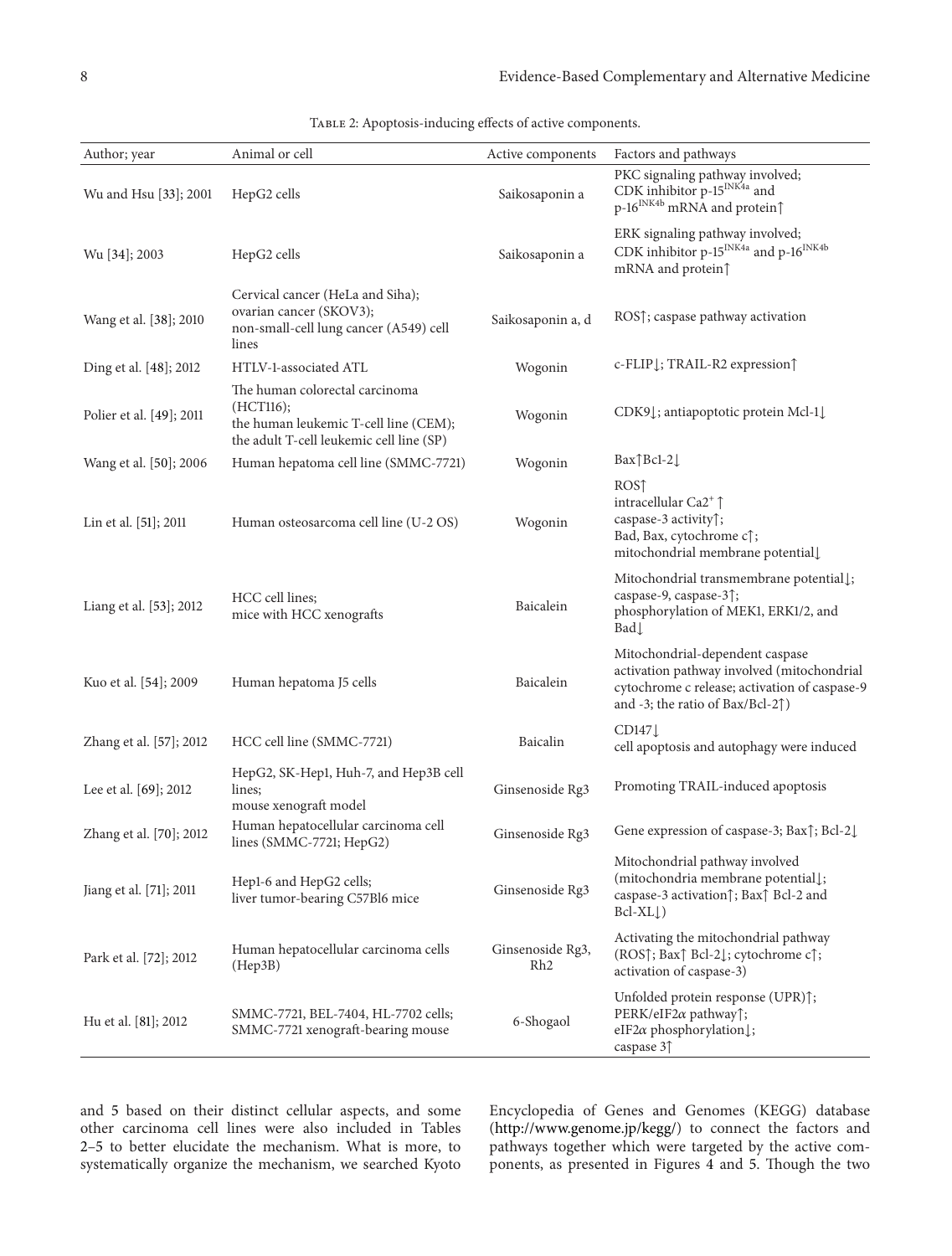| Author; year           | Animal or cell                                          | Active components     | Factors and pathways                                                                                                                                |
|------------------------|---------------------------------------------------------|-----------------------|-----------------------------------------------------------------------------------------------------------------------------------------------------|
| Zhu et al. [36]; 2011  | HepG2 cells                                             | Saikosaponin d        | Cell growth L cell migration L;<br>AFP <sub>L</sub> ; p27 mRNA expression                                                                           |
| Chiu et al. [55]; 2011 | human hepatoma cell<br>lines (HA22T/VGH<br>and SK-Hep1) | Baicalein             | The gelatinolytic activities of MMP-2, MMP-9, uPAl;<br>$NF-\kappa B$ activation<br>phosphorylation of $PKC\alpha$ and p38 proteins.                 |
| Yoon et al. [73]; 2012 | HepG2 cells                                             | Ginsenoside Rh1       | Inactivation of MAPKs:<br>$MMP-1$ gene expression                                                                                                   |
| Yoon et al. [74]; 2012 | HepG2 cells                                             | Ginsenoside Rd        | $MAPK$ signaling $\vdots$<br>activation of $AP-1$ :<br>expression of MMP-1, MMP-2, and MMP-7                                                        |
| Weng et al. [82]; 2012 | Hep3B cells                                             | 6-Shogaol; 6-gingerol | MMP-2 and MMP-9 $\downarrow$ ; uPA $\downarrow$ ; the phosphorylation of<br>$MAPK$ :<br>$PI3K/Akt$ signaling $\vert$ ;<br>$NF-\kappa B$ activation. |

<span id="page-8-0"></span>Table 3: Metastasis and invasion-inhibitory effects of active components.

<span id="page-8-1"></span>Table 4: Inflammation and fibrosis inhibitory effects of active components.

| Author; year                | Animal or cell                                                     | Active components                               | Factors and pathways                                                                                                                                                       |
|-----------------------------|--------------------------------------------------------------------|-------------------------------------------------|----------------------------------------------------------------------------------------------------------------------------------------------------------------------------|
| Wu et al. [31]; 2010        | $CCl4$ -induced liver<br>inflammation and<br>fibrosis rats         | Saikosaponin a                                  | Proinflammatory cytokines TNF- $\alpha$ , IL-1 $\beta$ , IL-6 $\downarrow$ ;<br>anti-inflammatory cytokine IL-10 <sup>1</sup> ;<br>TGF-β1 and hydroxyproline↓; NF-κB↓      |
| Dang et al. [32]; 2007      | Liver fibrotic rats                                                | Saikosaponin d                                  | TNF- $\alpha$ , IL-6 and NF- $\kappa$ Bp65 expression $\downarrow$ ;<br>I- $\kappa$ B $\alpha$ activity $\uparrow$                                                         |
| Sun et al. [56]; 2010       | $CCl4$ -induced liver<br>fibrosis rats                             | Baicalein                                       | AST, ALT, hyaluronic acid, laminin, and PDGF- $\beta$<br>$receptor$ :<br>hydroxyproline, MMPs                                                                              |
| Qiao et al. [60]; 2011      | $CCl4$ -induced liver<br>injury rats                               | Baicalin                                        | PPAR $\gamma$ <sup><math>\uparrow</math></sup> ; TGF $\beta$ 1 $\downarrow$                                                                                                |
| Kim and Lee [62]; 2012      | Ischemia/reperfusion<br>injured rats with<br>alcoholic fatty liver | Baicalin                                        | Toll-like receptor 4 (TLR4) L;<br>myeloid differentiation primary response protein My88                                                                                    |
| Lo et al. [75]; 2011        | <b>HSCs</b>                                                        | Ginsenoside Rb1                                 | HSCs activation and proliferation $\downarrow$ ;<br>expression of collagen, TGF-β1, MMP-2, and TIMP-1↓                                                                     |
| Geng et al. [76]; 2010      | Thioacetamide-treated<br>rats; HSCs                                | Ginsenoside Rg1                                 | AST, ALT, hydroxyprolinel;<br>HSCs $\downarrow$ ; PDGF- $\beta$ receptor expression $\downarrow$                                                                           |
| Sabina et al. [83]; 2011    | Acetaminophen-treated<br>mice                                      | 6-gingerol                                      | The hepatic marker enzymes (AST, ALT, and ALP) and<br>total bilirubin in serum.<br>hepatic malondialdehyde formation1;<br>liver antioxidant status <sup>1</sup>            |
| Gumpricht et al. [86]; 2005 | Rat hepatocytes exposed<br>to GCDC                                 | Glycyrrhizin;<br>18-beta-glycyrrhetinic<br>acid | Glycyrrhizin-enhanced GCDC induced cell apoptosis;<br>18-beta-glycyrrhetinic acid reduced cell necrosis and<br>protected against GCDC-induced cell apoptosis               |
| Lee et al. [87]; 2007       | $CCl4$ -induced liver<br>injury rats                               | Glycyrrhizin                                    | Liver function improvement;<br>proinflammatory mediators (TNF- $\alpha$ , inducible nitric<br>oxide synthase, and COX-2) $\downarrow$ ;<br>heme oxygenase-1 <sup>1</sup> ; |

<span id="page-8-2"></span>

| TABLE 5: Antiviral effect of active components. |  |  |  |
|-------------------------------------------------|--|--|--|
|-------------------------------------------------|--|--|--|

| Author; year             | Animal or cell                                         | Active components | Factors and pathways      |
|--------------------------|--------------------------------------------------------|-------------------|---------------------------|
| Chiang et al. [37]; 2003 | HBV-transfected human hepatoma cells                   | Saikosaponin c    | $HBeAg$ : HBV DNA         |
| Guo et al. [52]; 2007    | HepG2.2.15; HBV-infected ducks;<br>HBV-transgenic mice | Wogonin           | HBsAg and HBeAgl; HBV DNA |
| Cheng et al. [59]; 2006  | $HepG2.2.15$ cells                                     | Baicalin          | HBsAg and HBeAgl; HBV DNA |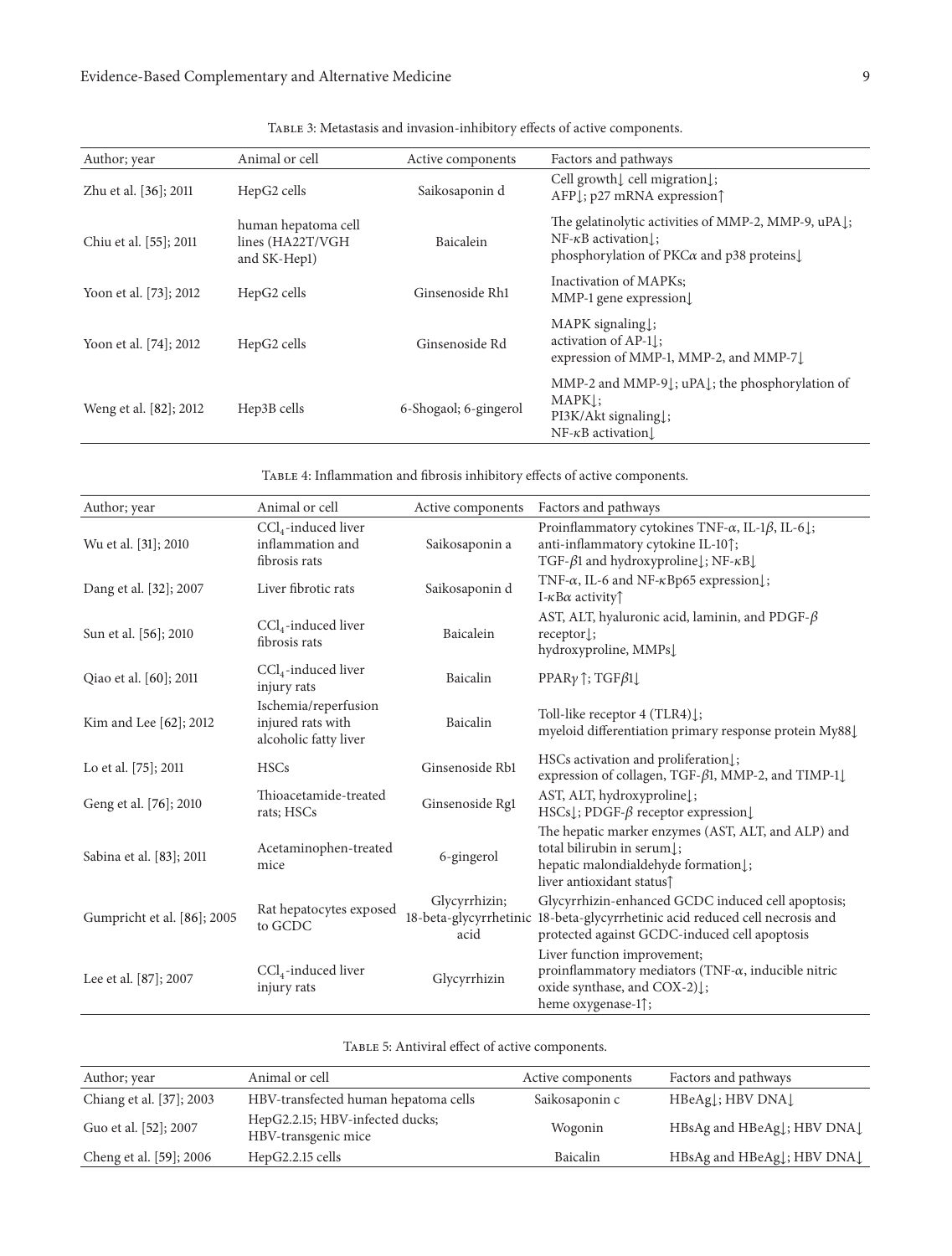figures cannot present all the targets summarized in our paper, they still could illustrate the mechanism from a more systematical aspect. On the basis of Figures [1](#page-2-0) to [5,](#page-5-0) we depicted Figure [6](#page-6-0) to better display the antihepatocarcinoma effects at three different levels of formula, herbs, and components. From them, it is apparent that components of XCHT possess a broad spectrum of activities ranging from antitumor, antiinflammation to fibrosis-protective effects. Some of the components directly target on tumor growth, metastasis, and invasion, while others act on inflammation and fibrosis related pathways or antiviral process to prevent further virus-facilitated tumorigenesis. Particularly, many of these components share analogous factors and pathways.

Besides tumor growth, metastasis and invasion, angiogenesis is also an essential pathological component of cancer. Antiangiogenic therapy is considered to limit tumor progression [\[88](#page-13-1)]. Research about the anti-angiogenic effect on hepatocarcinoma of XCHT has not been seen, while some reseachers have studied the effect of herbs and active compounds in it on the angiogenic action [\[89](#page-13-2)[–91](#page-13-3)]. Interestingly, different compounds in ginseng (ginsenoside Rg3 and Rg1) possessed contrary angiogenic action (antiangiogenic and angiogenic effects) [\[89,](#page-13-2) [90\]](#page-13-4). What is more, as we summarized in our review, components of XCHT may affect various biochemical pathways, many of which are related to angiogenesis [\[92\]](#page-13-5). So it is also worthy to deeply study XCHT's effect on the angiogenic action for tumor treatment.

Our overview is based on a perspective of "separation study," that is, arranging from the entire formula to each herb and their active components. This method may comprehensively utilize and deeply excavate the existing researches. It is difficult to directly elucidate a complex formula, while it will be easier when we separately study the constituents in it. Currently, to unequivocally interpret the antihepatocarcinoma effect of XCHT and the active ingredients contained in it is still difficult. The underlying reasons are severalfold. The first is that the knowledge on how each component works is still not sufficient and their respective targets are still needed to be identified. The second is how these components work in concert to achieve therapeutic effect is not understood. As the philosophy of Traditional Chinese Medicine, compound herbal formulas are used to treat disease by regulating human body globally, targeting multiple pathways and targets. This characteristic may be better coincident with cancer which may be induced by multiple factors. Tumor growth, metastasis, and invasion are the final features that we notice, but the underlying mechanism may be related with many factors.The method of "separation study" should be combined with bioinformatics, meaning that we may use bioinformatics to integrate these separated studies. So more innovative researches and novel strategies will have to be employed to fully understand the mechanisms responsible for XCHT's therapeutic effects.

#### **Abbreviations**

ATL: Adult T-cell leukemia/lymphoma ALP: Alkaline phosphatase AFP: Alpha-fetoprotein

| $AP-1:$                 | Activator protein-1                                 |
|-------------------------|-----------------------------------------------------|
| ATF4:                   | Cyclic AMP-dependent transcription factor           |
| c-FLIP:                 | Cellular FLICE inhibitory protein (CASP8            |
|                         | and FADD-like apoptosis regulator)                  |
| CASP:                   | Caspase                                             |
| CycD:                   | Cyclin D                                            |
| CDK9:                   | Cyclin-dependent kinase 9                           |
| $COX-2$ :               | Cyclooxygenase 2                                    |
| $C/EBP\beta$ :          | CCAAT/enhancer-binding protein $\beta$              |
| CD147:                  | Glycosylated immunoglobulin superfamily             |
|                         | transmembrane protein                               |
| CHOP:                   | C/EBP homologous protein                            |
| DEN:                    | Diethylnitrosamine                                  |
| ERK:                    | Extracellular signal-regulated kinase               |
| eIF2α:                  | Translation initiation factor                       |
| FADD:                   | FAS-associated death domain protein                 |
| GCDC:                   | Glycochenodeoxycholic acid                          |
| HTLV-1:                 | Human T-cell leukemia virus typel                   |
| HSCs:                   | Hepatic stellate cells                              |
| HBsAg:                  | Hepatitis B surface antigen                         |
| HBeAg:                  | Hepatitis B e antigen                               |
| $I - \kappa B \alpha$ : | NF-kappa-B inhibitor alpha                          |
| Mcl-1:                  | Myeloid cell leukemia-1                             |
| MMP:                    | Matrix metalloproteinase                            |
| MAPK:                   | Mitogen-activated protein kinase                    |
| My88:                   | Myeloid differentiation primary response            |
|                         | protein                                             |
| PKC:                    | Protein kinase C                                    |
| PDGF:                   | Platelet derived growth factor                      |
| PERK:                   | PKR-like endoplasmic reticulum associated           |
|                         | kinase (eukaryotic translation initiation           |
|                         | factor kinase)                                      |
| PPARγ:                  | Peroxisome proliferator-activated receptor $\gamma$ |
| ROS:                    | Reactive oxygen species                             |
| Rb:                     | Retinoblastoma-associated protein                   |
|                         | TRAIL-R2: TNF-related apoptosis-inducing ligand     |
|                         | receptor 2                                          |
| TIMP:                   | Tissue inhibitor of metalloproteinase               |
| $TGF\beta1$ :           | Tumor growth factor $\beta$ 1                       |
| TLR4:                   | Toll-like receptor 4                                |
| uPA:                    | Urokinase plasminogen activator.                    |
|                         |                                                     |

## **Authors' Contribution**

Ningning Zheng, Jianye Dai, and Huijuan Cao have contributed equally to this work and should be considered as cofirst authors.

#### **Acknowledgments**

This paper was supported by Shanghai Interdisciplinary Cultivation Platform of Outstanding and Innovative Postgraduates and Shanghai "085" Science and Technology Innovation Supporting Project for Top-Grade Discipline Construction.

#### <span id="page-9-0"></span>**References**

<span id="page-9-1"></span>[1] [http://www.cancer.org/cancer/livercancer/overviewguide/liver](http://www.cancer.org/cancer/livercancer/overviewguide/liver-cancer-overview-key-statistics)[cancer-overview-key-statistics.](http://www.cancer.org/cancer/livercancer/overviewguide/liver-cancer-overview-key-statistics)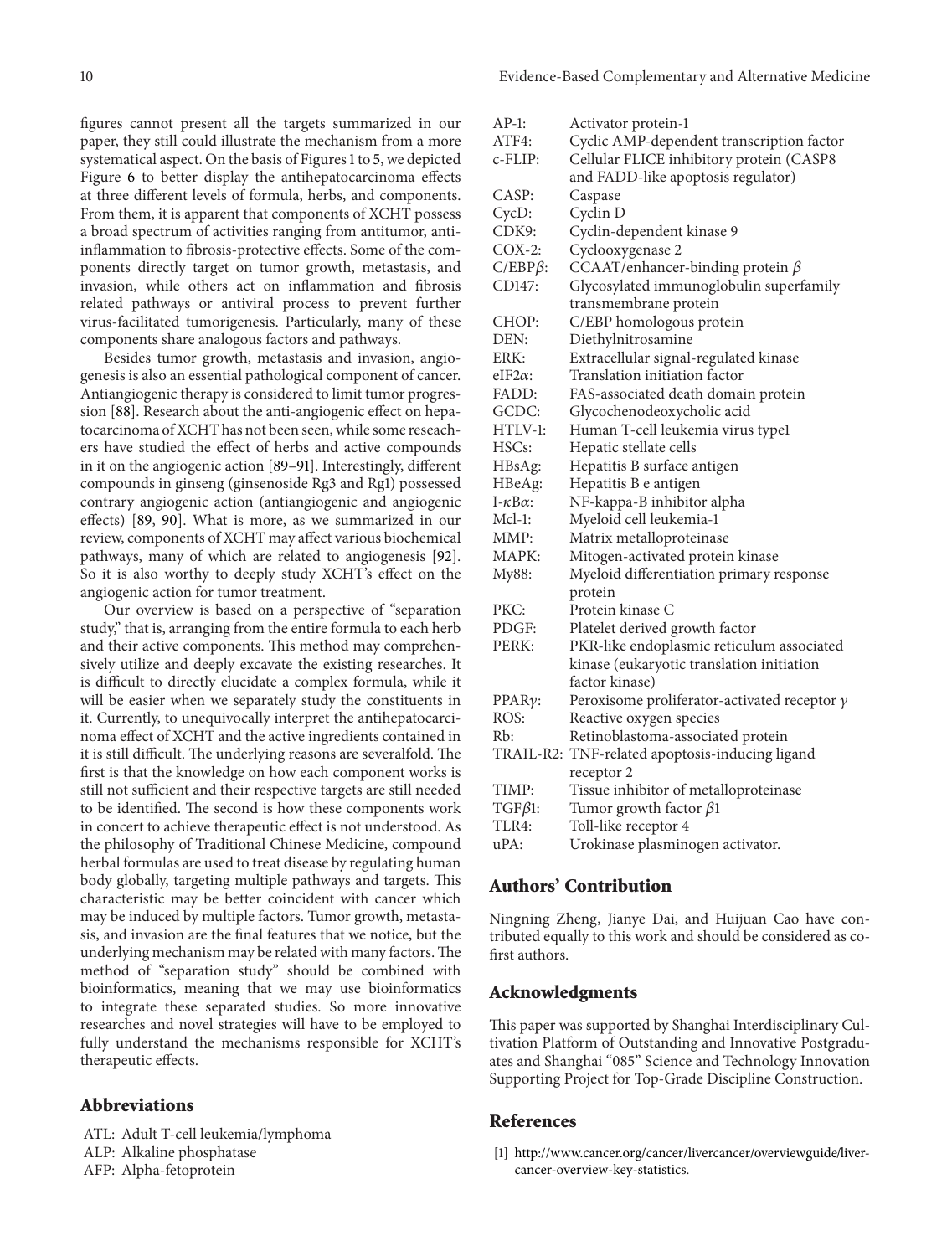- <span id="page-10-0"></span>[2] H. B. El-Serag, "Epidemiology of viral hepatitis and hepatocellular carcinoma," *Gastroenterology*, vol. 142, no. 6, pp. 1264– 1273, 2012.
- <span id="page-10-1"></span>[3] E. A. Akriviadis, J. M. Llovet, S. C. Efremidis et al., "Hepatocellular carcinoma," *British Journal of Surgery*, vol. 85, no. 10, pp. 1319–1331, 1998.
- <span id="page-10-2"></span>[4] I. Hyodo, N. Amano, K. Eguchi et al., "Nationwide survey on complementary and alternative medicine in cancer patients in Japan," *Journal of Clinical Oncology*, vol. 23, no. 12, pp. 2645– 2654, 2005.
- [5] X. Q. Li and C. Q. Ling, "Chinese herbal medicine for side effects of transarterial chemoembolization in liver cancer patients: a systematic review and meta-analysis," *Zhong Xi Yi Jie He Xue Bao*, vol. 10, no. 12, pp. 1341–1362, 2012.
- <span id="page-10-3"></span>[6] J. L. McQuade, Z. Meng, Z. Chen et al., "Utilization of and attitudes towards traditional Chinese medicine therapies in a Chinese cancer hospital: a survey of patients and physicians," *Evidence-Based Complementary and Alternative Medicine*, vol. 2012, Article ID 504507, 11 pages, 2012.
- <span id="page-10-4"></span>[7] W.-J. Ruan, M.-D. Lai, and J.-G. Zhou, "Anticancer effects of Chinese herbal medicine, science or myth?" *Journal of Zhejiang University. Science. B*, vol. 7, no. 12, pp. 1006–1014, 2006.
- <span id="page-10-5"></span>[8] C. Hirayama, M. Okumura, K. Tanikawa, M. Yano, M. Mizuta, and N. Ogawa, "A multicenter randomized controlled clinical trial of Shosaiko-to in chronic active hepatitis," *Gastroenterologia Japonica*, vol. 24, no. 6, pp. 715–719, 1989.
- <span id="page-10-7"></span>[9] H. Oka, A. Yamamoto, T. Kuroki et al., "Prospective study of chemoprevention of hepatocellular carcinoma with Shosaikoto (TJ-9)," *Cancer*, vol. 76, no. 5, pp. 743–749, 1995.
- [10] X.-K. Qin, P. Li, M. Han, and J.-P. Liu, "Xiaochaihu Tang for treatment of chronic hepatitis B: a systematic review of randomized trials," *Journal of Chinese Integrative Medicine*, vol. 8, no. 4, pp. 312–320, 2010.
- <span id="page-10-6"></span>[11] G. Deng, R. C. Kurtz, A. Vickers et al., "A single arm phase II study of a Far-Eastern traditional herbal formulation (shosai-ko-to or xiao-chai-hu-tang) in chronic hepatitis C patients," *Journal of Ethnopharmacology*, vol. 136, no. 1, pp. 83–87, 2011.
- <span id="page-10-8"></span>[12] I. Shimizu, "Sho-saiko-to: Japanese herbal medicine for protection against hepatic fibrosis and carcinoma," *Journal of Gastroenterology and Hepatology*, vol. 15, supplement, pp. D84– D90, 2000.
- <span id="page-10-9"></span>[13] J.-K. Lee, J.-H. Kim, and H. K. Shin, "Therapeutic effects of the oriental herbal medicine Sho-saiko-to on liver cirrhosis and carcinoma," *Hepatology Research*, vol. 41, no. 9, pp. 825–837, 2011.
- <span id="page-10-10"></span>[14] Q. L. Bo and W. W. Du, "Effect observation of fifty chronic hepatitis B patients under the treatment of interferon combined with xiaochaihu tang," *Shandong Medical Journal*, vol. 46, no. 8, pp. 82–83, 2006 (Chinese).
- <span id="page-10-11"></span>[15] Z. Li, H. H. Liao, M. J. Wu, and Z. H. Lin, "Study on the combination treatment of  $\gamma$ -interferon and xiaochaihu tang on liver fibrosis," *Chinese Journal of Integrated Traditional and Western Medicine on Liver Diseases*, vol. 11, supplement, p. 95, 2001 (Chinese).
- <span id="page-10-12"></span>[16] W. H. Sun, M. Q. Song, and Z. J. Liu, "Study on the combination treatment of xiaochaihu tang and oxymatrine on hepatitis and hepato-fibrosis," *Chinese Journal of Integrated Traditional and Western Medicine on Liver Diseases*, vol. 13, no. 1, pp. 41–42, 2003 (Chinese).
- <span id="page-10-13"></span>[17] Q. Q. Wu, "Clinical observation on the effect of xiaochaihu tang on chronic hepatitis B with cirrhosis patients," *Journal of Zhejiang College of Traditional Chinese Medicine*, vol. 33, no. 4, pp. 517–518, 2009 (Chinese).
- <span id="page-10-14"></span>[18] H. Yano, A. Mizoguchi, K. Fukuda et al., "The herbal medicine sho-saiko-to inhibits proliferation of cancer cell lines by inducing apoptosis and arrest at the G0/G1 phase," *Cancer Research*, vol. 54, no. 2, pp. 448–454, 1994.
- <span id="page-10-15"></span>[19] T. Makino, R. Tsubouchi, K. Murakami, M. Haneda, and M. Yoshino, "Generation of reactive oxygen species and induction of apoptosis of HL60 cells by ingredients of traditional herbal medicine, Sho-saiko-to," *Basic and Clinical Pharmacology and Toxicology*, vol. 98, no. 4, pp. 401–405, 2006.
- [20] K. Zhu, I. Fukasawa, M. Furuno et al., "Inhibitory effects of herbal drugs on the growth of human ovarian cancer cell lines through the induction of apoptosis," *Gynecologic Oncology*, vol. 97, no. 2, pp. 405–409, 2005.
- <span id="page-10-16"></span>[21] J. Li, M. Xie, and Y. Gan, "Effect of Xiaochaihu decoction and different herbal formulation of component on inhibiting H22 liver cancer in mice and enhancing immune function," *Zhongguo Zhongyao Zazhi*, vol. 33, no. 9, pp. 1039–1044, 2008 (Chinese).
- <span id="page-10-17"></span>[22] J.-S. Chang, K.-C. Wang, H.-W. Liu, M.-C. Chen, L.-C. Chiang, and C.-C. Lin, "Sho-saiko-to (Xiao-Chai-Hu-Tang) and crude saikosaponins inhibit Hepatitis B virus in a stable HBVproducing cell line," *American Journal of Chinese Medicine*, vol. 35, no. 2, pp. 341–351, 2007.
- <span id="page-10-18"></span>[23] P.-W. Cheng, L.-T. Ng, and C.-C. Lin, "Xiao Chai Hu Tang inhibits CVB1 virus infection of CCFS-1 cells through the induction of type I interferon expression," *International Immunopharmacology*, vol. 6, no. 6, pp. 1003–1012, 2006.
- <span id="page-10-19"></span>[24] A. Cucchetti, M. Cescon, F. Trevisani, and A. D. Pinna, "Current concepts in hepatic resection for hepatocellular carcinoma in cirrhotic patients," *World Journal of Gastroenterology*, vol. 18, no. 44, pp. 6398–6408, 2012.
- <span id="page-10-20"></span>[25] M. Kusunose, B. Qiu, T. Cui et al., "Effect of Sho-saiko-to extract on hepatic inflammation and fibrosis in dimethylnitrosamine induced liver injury rats," *Biological and Pharmaceutical Bulletin*, vol. 25, no. 11, pp. 1417–1421, 2002.
- <span id="page-10-21"></span>[26] M.-H. Chen, J.-C. Chen, C.-C. Tsai et al., "The role of TGF- $\beta$ 1 and cytokines in the modulation of liver fibrosis by Sho-saiko-to in rat's bile duct ligated model," *Journal of Ethnopharmacology*, vol. 97, no. 1, pp. 7–13, 2005.
- <span id="page-10-22"></span>[27] B. S. Dun, *Fang Ji Xue*, Xi'an Jiaotong University Press, Xi'an, China, 2nd edition, 2011.
- <span id="page-10-23"></span>[28] B. Lee, I. Shim, H. Lee, and D.-H. Hahm, "Effect of Bupleurum falcatum on the stress-induced impairment of spatial working memory in rats," *Biological and Pharmaceutical Bulletin*, vol. 32, no. 8, pp. 1392–1398, 2009.
- <span id="page-10-24"></span>[29] M.-H. Yen, T.-C. Weng, S.-Y. Liu, C.-Y. Chai, and C.-C. Lin, "The hepatoprotective effect of Bupleurum kaoi, an endemic plant to Taiwan, against dimethylnitrosamine-induced hepatic fibrosis in rats," *Biological and Pharmaceutical Bulletin*, vol. 28, no. 3, pp. 442–448, 2005.
- <span id="page-10-25"></span>[30] S. M. Kim, S. C. Kim, I. K. Chung, W. H. Cheon, and S. K. Ku, "Antioxidant and protective effects of Bupleurum falcatum on the L-thyroxine-induced hyperthyroidism in rats," *Evidence-Based Complementary and Alternative Medicine*, vol. 2012, Article ID 578497, 12 pages, 2012.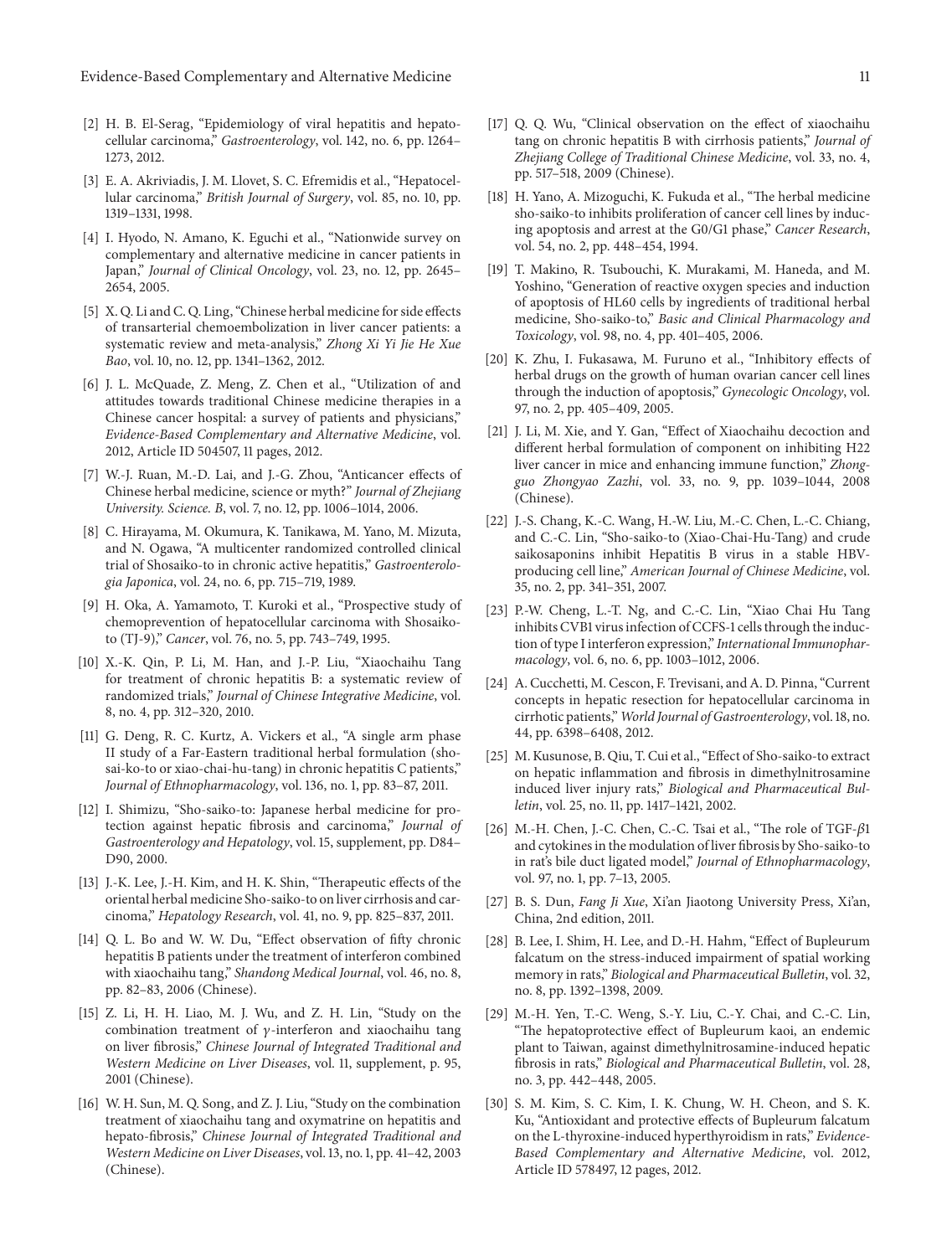- <span id="page-11-0"></span>[31] S.-J. Wu, K.-W. Tam, Y.-H. Tsai, C.-C. Chang, and J. C.-J. Chao, "Curcumin and saikosaponin a inhibit chemical-induced liver inflammation and fibrosis in rats," *American Journal of Chinese Medicine*, vol. 38, no. 1, pp. 99–111, 2010.
- <span id="page-11-1"></span>[32] S.-S. Dang, B.-F. Wang, Y.-A. Cheng, P. Song, Z.-G. Liu, and Z.-F. Li, "Inhibitory effects of saikosaponin-d on  $\text{CC}l_{4}$ -induced hepatic fibrogenesis in rats," *World Journal of Gastroenterology*, vol. 13, no. 4, pp. 557–563, 2007.
- <span id="page-11-2"></span>[33] W.-S. Wu and H.-Y. Hsu, "Involvement of p-15<sup>INK4b</sup> and p-16<sup>INK4a</sup> gene expression in saikosaponin a and TPA-induced growth inhibition of HepG2 cells," *Biochemical and Biophysical Research Communications*, vol. 285, no. 2, pp. 183–187, 2001.
- <span id="page-11-6"></span>[34] W.-S. Wu, "ERK signaling pathway is involved in p15<sup>INK4b</sup>/p16<sup>INK4a</sup> expression and HepG2 growth inhibition triggered by TPA and Saikosaponin a," *Oncogene*, vol. 22, no. 7, pp. 955–963, 2003.
- <span id="page-11-7"></span>[35] X.-L. Lu, S.-X. He, M.-D. Ren, Y.-L. Wang, Y.-X. Zhang, and E.-Q. Liu, "Chemopreventive effect of saikosaponin-d on diethylinitrosamine-induced hepatocarcinogenesis: involvement of CCAAT/enhancer binding protein  $\beta$  and cyclooxygenase-2," *Molecular Medicine Reports*, vol. 5, no. 3, pp. 637–644, 2012.
- <span id="page-11-3"></span>[36] B. H. Zhu, R. Pu, G. P. Zhang, M. Y. Li, L. T. Wang, and J. K. Yuan, "Effect of Saikosaponins-d on reversing malignant phenotype of HepG2 cells in vitro," *Zhonghua Gan Zang Bing Za Zhi*, vol. 19, no. 10, pp. 764–767, 2011 (Chinese).
- <span id="page-11-4"></span>[37] L.-C. Chiang, L. T. Ng, L.-T. Liu, D.-E. Shieh, and C.-C. Lin, "Cytotoxicity and anti-hepatitis B virus activities of saikosaponins from Bupleurum species," *Planta Medica*, vol. 69, no. 8, pp. 705–709, 2003.
- <span id="page-11-5"></span>[38] Q. Wang, X.-L. Zheng, L. Yang et al., "Reactive oxygen speciesmediated apoptosis contributes to chemosensitization effect of saikosaponins on cisplatin-induced cytotoxicity in cancer cells," *Journal of Experimental and Clinical Cancer Research*, vol. 29, no. 1, article 159, 2010.
- <span id="page-11-8"></span>[39] M. Li-Weber, "New therapeutic aspects of flavones: the anticancer properties of Scutellaria and its main active constituents Wogonin, Baicalein and Baicalin," *Cancer Treatment Reviews*, vol. 35, no. 1, pp. 57–68, 2009.
- <span id="page-11-9"></span>[40] S. Ikemoto, K. Sugimura, N. Yoshida et al., "Antitumor effects of Scutellariae radix and its components baicalein, baicalin, and wogonin on bladder cancer cell lines," *Urology*, vol. 55, no. 6, pp. 951–955, 2000.
- [41] D. Y. Zhang, J. Wu, F. Ye et al., "Inhibition of cancer cell proliferation and prostaglandin E2 synthesis by Scutellaria baicalensis," *Cancer Research*, vol. 63, no. 14, pp. 4037–4043, 2003.
- <span id="page-11-10"></span>[42] J. Gao, W. A. Morgan, A. Sanchez-Medina, and O. Corcoran, "The ethanol extract of Scutellaria baicalensis and the active compounds induce cell cycle arrest and apoptosis including upregulation of p53 and Bax in human lung cancer cells," *Toxicology and Applied Pharmacology*, vol. 254, no. 3, pp. 221– 228, 2011.
- <span id="page-11-11"></span>[43] H.-S. Jung, M. H. Kim, N.-G. Gwak et al., "Antiallergic effects of Scutellaria baicalensis on inflammation in vivo and in vitro," *Journal of Ethnopharmacology*, vol. 141, no. 1, pp. 345–349, 2012.
- <span id="page-11-12"></span>[44] Z.-M. Tang, M. Peng, and C.-J. Zhan, "Screening 20 Chinese herbs often used for clearing heat and dissipating toxin with nude mice model of hepatitis C viral infection," *Zhongguo*

*Zhong Xi Yi Jie He Za Zhi*, vol. 23, no. 6, pp. 447–448, 2003 (Chinese).

- <span id="page-11-13"></span>[45] Y. P. Tseng, Y. C. Wu, Y. L. Leu, S. F. Yeh, and C. K. Chou, "Scutellariae radix suppresses hepatitis B virus production in human hepatoma cells," *Frontiers in Bioscience*, vol. 2, pp. 1538– 1547, 2010.
- <span id="page-11-14"></span>[46] S. R. Wiley, K. Schooley, P. J. Smolak et al., "Identification and characterization of a new member of the TNF family that induces apoptosis," *Immunity*, vol. 3, no. 6, pp. 673–682, 1995.
- <span id="page-11-15"></span>[47] B. R. James and T. S. Griffith, "Activation of systemic antitumor immunity via TRAIL-induced apoptosis," *Oncoimmunology*, vol. 1, no. 7, pp. 1178–1180, 2012.
- <span id="page-11-16"></span>[48] J. Ding, G. Polier, R. Köhler, M. Giaisi, P. H. Krammer, and M. Li-Weber, "Wogonin and related natural flavones overcome tumor necrosis factor-related apoptosis-inducing ligand (TRAIL) protein resistance of tumors by down-regulation of c-FLIP protein and up-regulation of TRAIL receptor 2 expression,"*The Journal of Biological Chemistry*, vol. 287, no. 1, pp. 641– 649, 2012.
- <span id="page-11-17"></span>[49] G. Polier, J. Ding, B. V. Konkimalla et al., "Wogonin and related natural flavones are inhibitors of CDK9 that induce apoptosis in cancer cells by transcriptional suppression of Mcl-1," *Cell Death & Disease*, vol. 2, no. 7, article e182, 2011.
- <span id="page-11-18"></span>[50] W. Wang, Q. Guo, Q. You et al., "Involvement of bax/bcl-2 in wogonin-induced apoptosis of human hepatoma cell line SMMC-7721," *Anti-Cancer Drugs*, vol. 17, no. 7, pp. 797–805, 2006.
- <span id="page-11-19"></span>[51] C.-C. Lin, C.-L. Kuo, M.-H. Lee et al., "Wogonin triggers apoptosis in human osteosarcoma U-2 OS cells through the endoplasmic reticulum stress, mitochondrial dysfunction and caspase-3-dependent signaling pathways," *International Journal of Oncology*, vol. 39, no. 1, pp. 217–224, 2011.
- <span id="page-11-20"></span>[52] Q. Guo, L. Zhao, Q. You et al., "Anti-hepatitis B virus activity of wogonin in vitro and in vivo," *Antiviral Research*, vol. 74, no. 1, pp. 16–24, 2007.
- <span id="page-11-21"></span>[53] R. R. Liang, S. Zhang, J. A. Qi et al., "Preferential inhibition of hepatocellular carcinoma by the flavonoid Baicalein through blocking MEK-ERK signaling," *International Journal of Oncology*, vol. 41, no. 3, pp. 969–978, 2012.
- <span id="page-11-22"></span>[54] H.-M. Kuo, H.-C. Tsai, Y.-L. Lin et al., "Mitochondrialdependent caspase activation pathway is involved in baicaleininduced apoptosis in human hepatoma J5 cells," *International Journal of Oncology*, vol. 35, no. 4, pp. 717–724, 2009.
- <span id="page-11-23"></span>[55] Y.-W. Chiu, T.-H. Lin, W.-S. Huang et al., "Baicalein inhibits the migration and invasive properties of human hepatoma cells," *Toxicology and Applied Pharmacology*, vol. 255, no. 3, pp. 316– 326, 2011.
- <span id="page-11-24"></span>[56] H. Sun, Q.-M. Che, X. Zhao, and X.-P. Pu, "Antifibrotic effects of chronic baicalein administration in a  $CCl<sub>4</sub>$  liver fibrosis model in rats," *European Journal of Pharmacology*, vol. 631, no. 1–3, pp. 53–60, 2010.
- <span id="page-11-25"></span>[57] X. Zhang, X. Tang, H. Liu, L. Li, Q. Hou, and J. Gao, "Autophagy induced by baicalin involves downregulation of CD147 in SMMC-7721 cells in vitro," *Oncology Reports*, vol. 27, no. 4, pp. 1128–1134, 2012.
- <span id="page-11-26"></span>[58] H. Qiao, Y. Tong, H. Han et al., "A novel therapeutic regimen for hepatic fibrosis using the combination of mesenchymal stem cells and baicalin," *Pharmazie*, vol. 66, no. 1, pp. 37–43, 2011.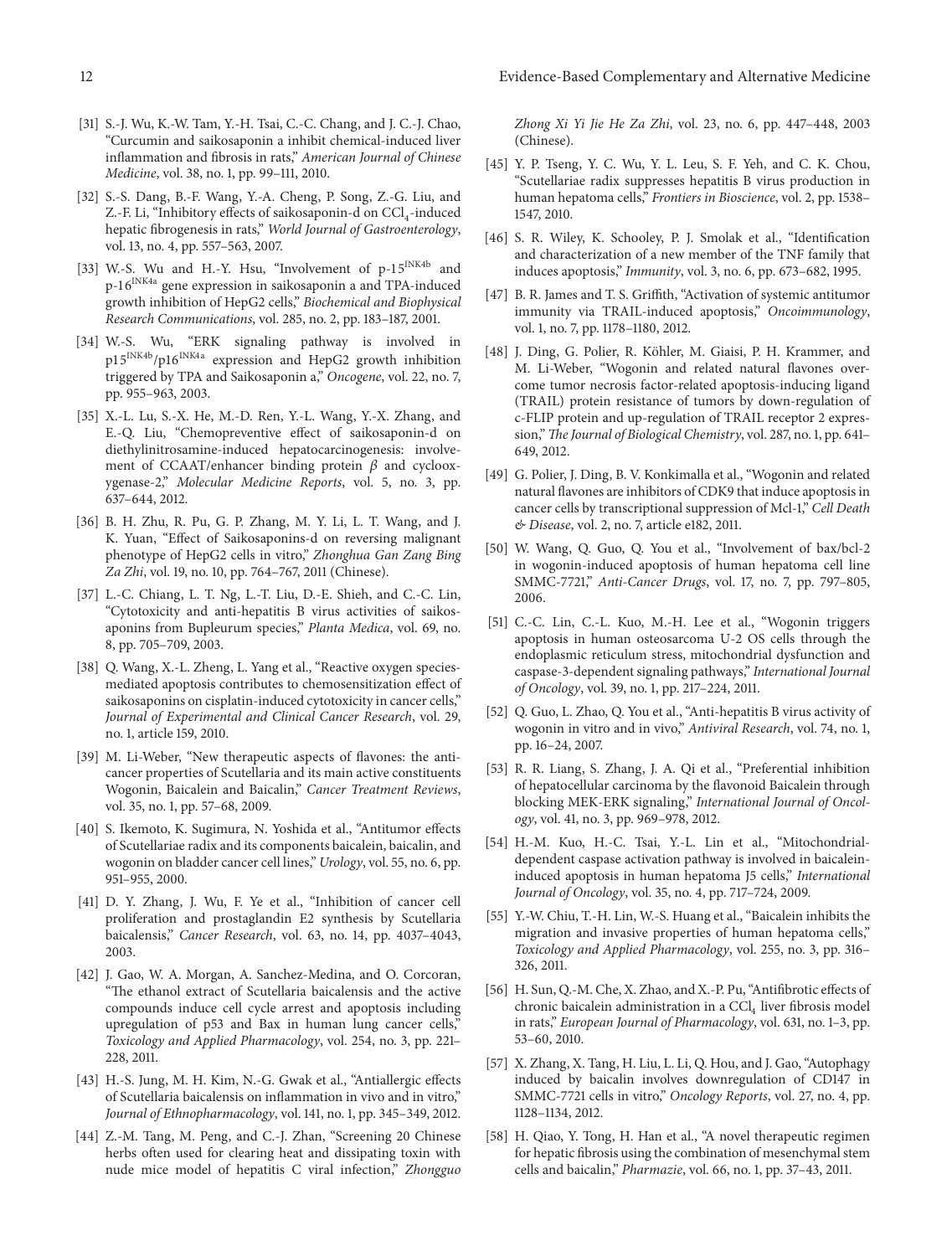- <span id="page-12-0"></span>[59] Y. Cheng, J. Ping, H.-D. Xu, H.-J. Fu, and Z.-H. Zhou, "Synergistic effect of a noval oxymatrine-baicalin combination against hepatitis B virus replication,  $\alpha$  smooth muscle actin expression and type I collagen synthesis in vitro," *World Journal of Gastroenterology*, vol. 12, no. 32, pp. 5153–5159, 2006.
- <span id="page-12-1"></span>[60] H. Qiao, H. Han, D. Hong, Z. Ren, Y. Chen, and C. Zhou, "Protective effects of baicalin on carbon tetrachloride induced liver injury by activating PPARγ and inhibiting TGFβ1," *Pharmaceutical Biology*, vol. 49, no. 1, pp. 38–45, 2011.
- [61] S.-W. Park, C.-H. Lee, Y. S. Kim et al., "Protective effect of baicalin against carbon tetrachloride-induced acute hepatic injury in mice," *Journal of Pharmacological Sciences*, vol. 106, no. 1, pp. 136–143, 2008.
- <span id="page-12-2"></span>[62] S.-J. Kim and S.-M. Lee, "Effect of baicalin on toll-like receptor 4-mediated ischemia/reperfusion inflammatory responses in alcoholic fatty liver condition," *Toxicology and Applied Pharmacology*, vol. 258, no. 1, pp. 43–50, 2012.
- <span id="page-12-3"></span>[63] L. Jia, Y. Zhao, and X.-J. Liang, "Current evaluation of the millennium phytomedicine—ginseng (II): collected chemical entities, modern pharmacology, and clinical applications emanated from traditional chinese medicine," *Current Medicinal Chemistry*, vol. 16, no. 22, pp. 2924–2942, 2009.
- <span id="page-12-4"></span>[64] S. Helms, "Cancer prevention and therapeutics: Panax ginseng," *Alternative Medicine Review*, vol. 9, no. 3, pp. 259–274, 2004.
- <span id="page-12-5"></span>[65] T. K. Yun, S. Y. Choi, and H. Y. Yun, "Epidemiological study on cancer prevention by ginseng: are all kinds of cancers preventable by ginseng?" *Journal of Korean Medical Science*, vol. 16, supplement, pp. S19–S27, 2001.
- <span id="page-12-6"></span>[66] X. G. Wu, D. H. Zhu, and X. Li, "Anticarcinogenic effect of red ginseng on the development of liver cancer induced by diethylnitrosamine in rats," *Journal of Korean Medical Science*, vol. 16, supplement, pp. S61–S65, 2001.
- <span id="page-12-7"></span>[67] Y.-S. Kwon, K.-H. Jang, and I.-H. Jang, "The effects of Korean red ginseng (ginseng radix rubra) on liver regeneration after partial hepatectomy in dogs," *Journal of Veterinary Science*, vol. 4, no. 1, pp. 83–92, 2003.
- <span id="page-12-8"></span>[68] M.-J. Bak, M. Jun, and W.-S. Jeong, "Antioxidant and hepatoprotective effects of the red ginseng essential oil in  $H_2O_2$ -treated HepG2 cells and CCl<sub>4</sub>-treated mice," *International Journal of Molecular Sciences*, vol. 13, no. 2, pp. 2314–2330, 2012.
- <span id="page-12-9"></span>[69] J. Y. Lee, K. H. Jung, M. J. Morgan et al., "Sensitization of TRAIL-induced cell death by 20S-Ginsenoside Rg3 via CHOP-mediated DR5 upregulation in human hepatocellular carcinoma cells," *Molecular Cancer Therapeutics*, 2012.
- <span id="page-12-10"></span>[70] C. Zhang, L. Liu, Y. Yu, B. Chen, C. Tang, and X. Li, "Antitumor effects of ginsenoside Rg3 on human hepatocellular carcinoma cells," *Molecular Medicine Reports*, vol. 5, no. 5, pp. 1295–1298, 2012.
- <span id="page-12-11"></span>[71] J.-W. Jiang, X.-M. Chen, X.-H. Chen, and S.-S. Zheng, "Ginsenoside Rg3 inhibit hepatocellular carcinoma growth via intrinsic apoptotic pathway," *World Journal of Gastroenterology*, vol. 17, no. 31, pp. 3605–3613, 2011.
- <span id="page-12-12"></span>[72] H. M. Park, S. J. Kim, J. S. Kim, and H. S. Kang, "Reactive oxygen species mediated ginsenoside Rg3-and Rh2-induced apoptosis in hepatoma cells through mitochondrial signaling pathways," *Food and Chemical Toxicology*, vol. 50, no. 8, pp. 2736–2741, 2012.
- <span id="page-12-13"></span>[73] J.-H. Yoon, Y.-J. Choi, and S.-G. Lee, "Ginsenoside Rh1 suppresses matrix metalloproteinase-1 expression through inhibition of activator protein-1 and mitogen-activated protein kinase

signaling pathway in human hepatocellular carcinoma cells," *European Journal of Pharmacology*, vol. 679, no. 1–3, pp. 24–33, 2012.

- <span id="page-12-14"></span>[74] J.-H. Yoon, Y.-J. Choi, S.-W. Cha, and S.-G. Lee, "Anti-metastatic effects of ginsenoside Rd via inactivation of MAPK signaling and induction of focal adhesion formation," *Phytomedicine*, vol. 19, no. 3-4, pp. 284–292, 2012.
- <span id="page-12-15"></span>[75] Y.-T. Lo, Y.-H. Tsai, S.-J. Wu, J.-R. Chen, and J. C.-J. Chao, "Ginsenoside Rb1 inhibits cell activation and liver fibrosis in rat hepatic stellate cells," *Journal of Medicinal Food*, vol. 14, no. 10, pp. 1135–1143, 2011.
- <span id="page-12-16"></span>[76] J. Geng, W. Peng, Y. Huang, H. Fan, and S. Li, "Ginsenoside-Rg1 from Panax notoginseng prevents hepatic fibrosis induced by thioacetamide in rats," *European Journal of Pharmacology*, vol. 634, no. 1–3, pp. 162–169, 2010.
- <span id="page-12-17"></span>[77] C. F. Chen, J. F. Lee, D. Wang, C. Y. Shen, K. L. Shen, and M. H. Lin, "Water extract of Zizyphus Jujube attenuates ischemia/reperfusion-induced liver injury in rats (PP106)," *Transplantation Proceedings*, vol. 42, no. 3, pp. 741–743, 2010.
- <span id="page-12-18"></span>[78] X. Shen, Y. Tang, R. Yang, L. Yu, T. Fang, and J.-A. Duan, "The protective effect of Zizyphus jujube fruit on carbon tetrachloride-induced hepatic injury in mice by anti-oxidative activities," *Journal of Ethnopharmacology*, vol. 122, no. 3, pp. 555–560, 2009.
- <span id="page-12-19"></span>[79] S. H. M. Habib, S. Makpol, N. A. A. Hamid, S. Das, W. Z. W. Ngah, and Y. A. M. Yusof, "Ginger extract (Zingiber officinale) has anti-cancer and anti-inflammatory effects on ethionineinduced hepatoma rats," *Clinics*, vol. 63, no. 6, pp. 807–813, 2008.
- <span id="page-12-20"></span>[80] Y. A. M. Yusof, N. Ahmad, S. Das, S. Sulaiman, and N. A. Murad, "Chemopreventive efficacy of ginger (Zingiber officinale) in ethionine induced rat hepatocarcinogenesis," *African Journal of Traditional, Complementary and Alternative Medicines*, vol. 6, no. 1, pp. 87–93, 2008.
- <span id="page-12-21"></span>[81] R. Hu, P. Zhou, Y. B. Peng et al., "6-Shogaol induces apoptosis in human hepatocellular carcinoma cells and exhibits anti-tumor activity in vivo through endoplasmic reticulum stress," *Plos One*, vol. 7, no. 6, Article ID e39664, 2012.
- <span id="page-12-22"></span>[82] C. J. Weng, C. P. Chou, C. T. Ho, and G. C. Yen, "Molecular mechanism inhibiting human hepatocarcinoma cell invasion by 6-shogaol and 6-gingerol," *Molecular Nutrition and Food Research*, vol. 56, no. 8, pp. 1304–1314, 2012.
- <span id="page-12-23"></span>[83] E. P. Sabina, S. J. Pragasam, S. Kumar, and M. Rasool, "6-gingerol, an active ingredient of ginger, protects acetaminopheninduced hepatotoxicity in mice," *Journal of Chinese Integrative Medicine*, vol. 9, no. 11, pp. 1264–1269, 2011.
- <span id="page-12-24"></span>[84] H. Z. Huo, B. Wang, Y. K. Liang, Y. Y. Bao, and Y. Gu, "Hepatoprotective and antioxidant effects of licorice extract against CCl4-induced oxidative damage in rats," *International Journal of Molecular Sciences*, vol. 12, no. 10, pp. 6529–6543, 2011.
- <span id="page-12-25"></span>[85] A. Sharma and H. S. Rathore, "Prevention of acetaminophen induced hepatorenal damage in mice with rhizomes of Glycyrrhiza glabra. A histophysiological study," *Ancient Science of Life*, vol. 30, no. 3, pp. 72–77, 2011.
- <span id="page-12-26"></span>[86] E. Gumpricht, R. Dahl, M. W. Devereaux, and R. J. Sokol, "Licorice compounds glycyrrhizin and  $18\beta$ -glycyrrhetinic acid are potent modulators of bile acid-induced cytotoxicity in rat hepatocytes," *The Journal of Biological Chemistry*, vol. 280, no. 11, pp. 10556–10563, 2005.